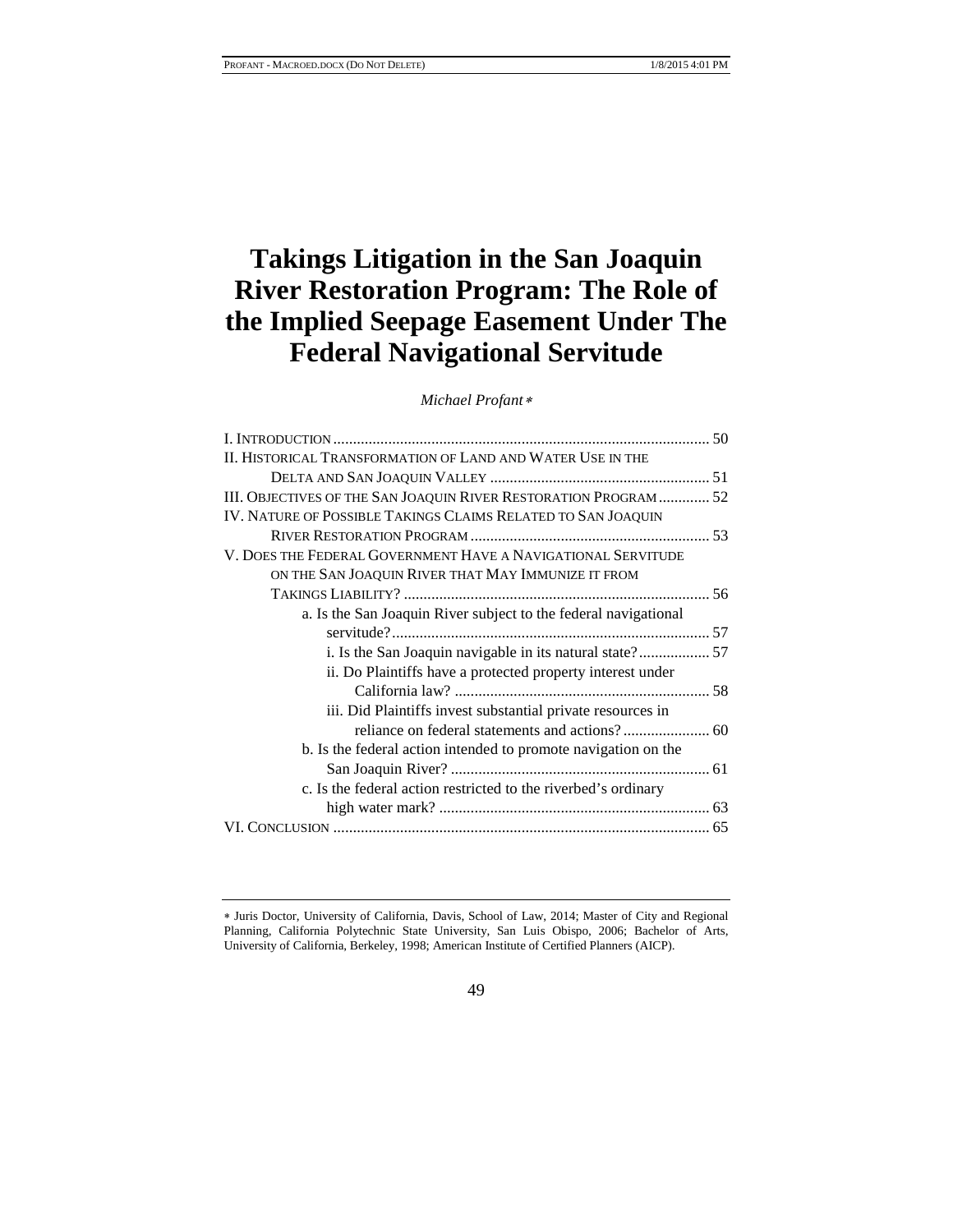#### I. INTRODUCTION

The San Joaquin River is one of the two primary Delta watersheds.<sup>[1](#page-1-0)</sup> It originates in the Sierra Nevada Mountains, flowing northwesterly through the Central Valley until it joins the Sacramento River in the Delta. Because the San Joaquin River drains into the Delta, its health is inextricably tied to the overall health of the Delta ecosystem.<sup>[2](#page-1-1)</sup> Reduced flows in the San Joaquin resulting from water diversions impact the Delta's water quality (including its salinity), as does polluted runoff entering the river from the vast agricultural fields of the Central Valley.

The San Joaquin River Restoration Settlement Act of 2009 sought to restore greater flows to the river with the objective of reintroducing native Chinook salmon to its waters. Because portions of the river had lain dry for nearly seventy years, the federal Bureau of Reclamation had to make various structural improvements to the river channel to facilitate its effective conveyance of restored flows. But the Bureau's plans led owners of adjacent agricultural property to file suit, arguing the restored flows would create seepage impacts to their land, reducing its productivity for farming. These impacts, they alleged, would effect a taking of their property under the Fifth Amendment to the U.S. Constitution, requiring just compensation.

This paper argues the Bureau should assert its actions to restore the San Joaquin fall within the scope of the federal navigational servitude and its implied seepage easement. The servitude protects the United States from takings liability when it undertakes activities within a navigable river that are intended, at least in part, to improve navigation. Since the servitude only applies to the impacts of such activities within a river channel up to the ordinary high water mark, government-induced seepage of adjacent land has generally been found to be outside of the servitude's scope, and thus a potential taking. However, this paper suggests that the navigational servitude should be seen as encompassing an implied seepage easement covering the area around the river channel that would naturally experience seepage as a result of flows within the channel up to the ordinary high water mark.

This understanding derives from the underlying purpose of the navigational servitude: to enable Congress to experiment within rivers to improve navigation in the interest of commerce.<sup>[3](#page-1-2)</sup> If Congress could not return water levels to the original high water mark after temporarily lowering them without owing compensation, the servitude would be an illusory tool. As applied to seepage

<span id="page-1-0"></span><sup>&</sup>lt;sup>1</sup> JAY LUND ET AL., PUB. POLICY INST. OF CAL., ENVISIONING FUTURES FOR THE SACRAMENTO-SAN JOAQUIN DELTA 31 (2007).

<sup>2</sup> *See, e.g., id.* at 54.

<span id="page-1-2"></span><span id="page-1-1"></span><sup>3</sup> Palm Beach Isles Assocs. v. United States, 208 F.3d 1374, 1382 (Fed. Cir. 2000); Mildenberger v. United States, 91 Fed. Cl. 217, 247 (2010).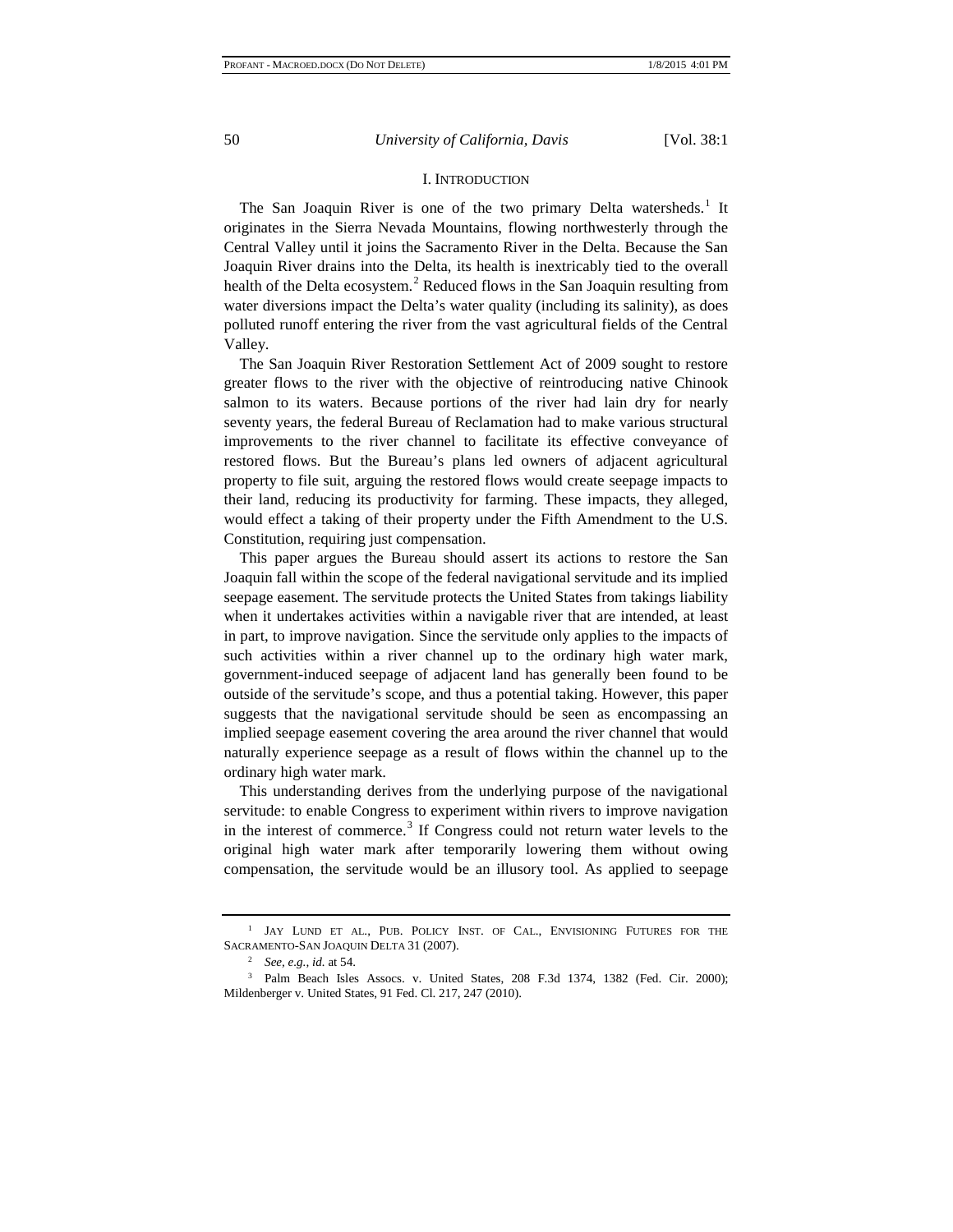alongside a river channel, returning flows to their natural level would likely increase seepage impacts to adjacent land; the implied seepage easement would prevent those effects outside the riverbed from being viewed as a taking. The servitude's geographic extent should thus be re-conceptualized. In an era when river restoration projects may be on the rise, recognition of the implied seepage easement could enhance the navigational servitude's relevance in defending against takings claims over the release of natural flows to long dormant riverbeds.

# II. HISTORICAL TRANSFORMATION OF LAND AND WATER USE IN THE DELTA AND SAN JOAQUIN VALLEY

During the California Gold Rush of the mid-1800s, the Delta saw a massive influx of people, many of whom soon perceived the value of Delta lands for agriculture.<sup>[4](#page-2-0)</sup> Both the federal and State governments sought to encourage the private conversion of Delta wetlands to productive use. The reclamation process typically entailed "the diking and draining of flooded Delta lands."[5](#page-2-1)

Through the Swampland Act of 1850, Congress transferred ownership of nearly 500,000 acres of Delta wetlands to the State of California.<sup>[6](#page-2-2)</sup> The California legislature subsequently authorized the sale of up to 320 acres per person of "swamp and overflowed lands" at a cost of one dollar per  $\arccos \theta$  on condition the land was reclaimed.<sup>[8](#page-2-4)</sup> The later repeal of acreage purchase limitations allowed speculators to purchase large tracts of land, facilitating private-sector investment in large-scale levee construction.<sup>[9](#page-2-5)</sup> The State also sought to promote the Delta's reclamation by creating a State board to oversee the formation of reclamation districts, through which landowners could collectively invest in the building of levees.<sup>[10](#page-2-6)</sup> These efforts transformed an originally complex ecosystem consisting of seasonal wetlands and innumerable streams and sloughs into the modern-day grouping of levee-fortified "islands" separated by defined water channels. Much of the land in the central Delta remains in agricultural use to this day.<sup>[11](#page-2-7)</sup>

South of the Delta lay the vast San Joaquin Valley, boasting great potential for agriculture but lacking adequate sources of irrigation water prior to the

<sup>4</sup> LUND ET AL., *supra* note 1, at 19.

<sup>5</sup> *Id.*

<sup>6</sup> *Id.* at 20.

<sup>7</sup> *Id.*

<span id="page-2-7"></span><span id="page-2-6"></span><span id="page-2-5"></span><span id="page-2-4"></span><span id="page-2-3"></span><span id="page-2-2"></span><span id="page-2-1"></span><span id="page-2-0"></span><sup>8</sup> A.A. WHIPPLE ET AL., S.F. ESTUARY INST.-AQUATIC SCI. CTR., SACRAMENTO-SAN JOAQUIN DELTA HISTORICAL ECOLOGY INVESTIGATION: EXPLORING PATTERN AND PROCESS 64 (2012).

<sup>9</sup> LUND ET AL., *supra* note 1, at 20.

<sup>10</sup> WHIPPLE ET AL., *supra* note 8, at 22.

<sup>11</sup> *Id.* at 4.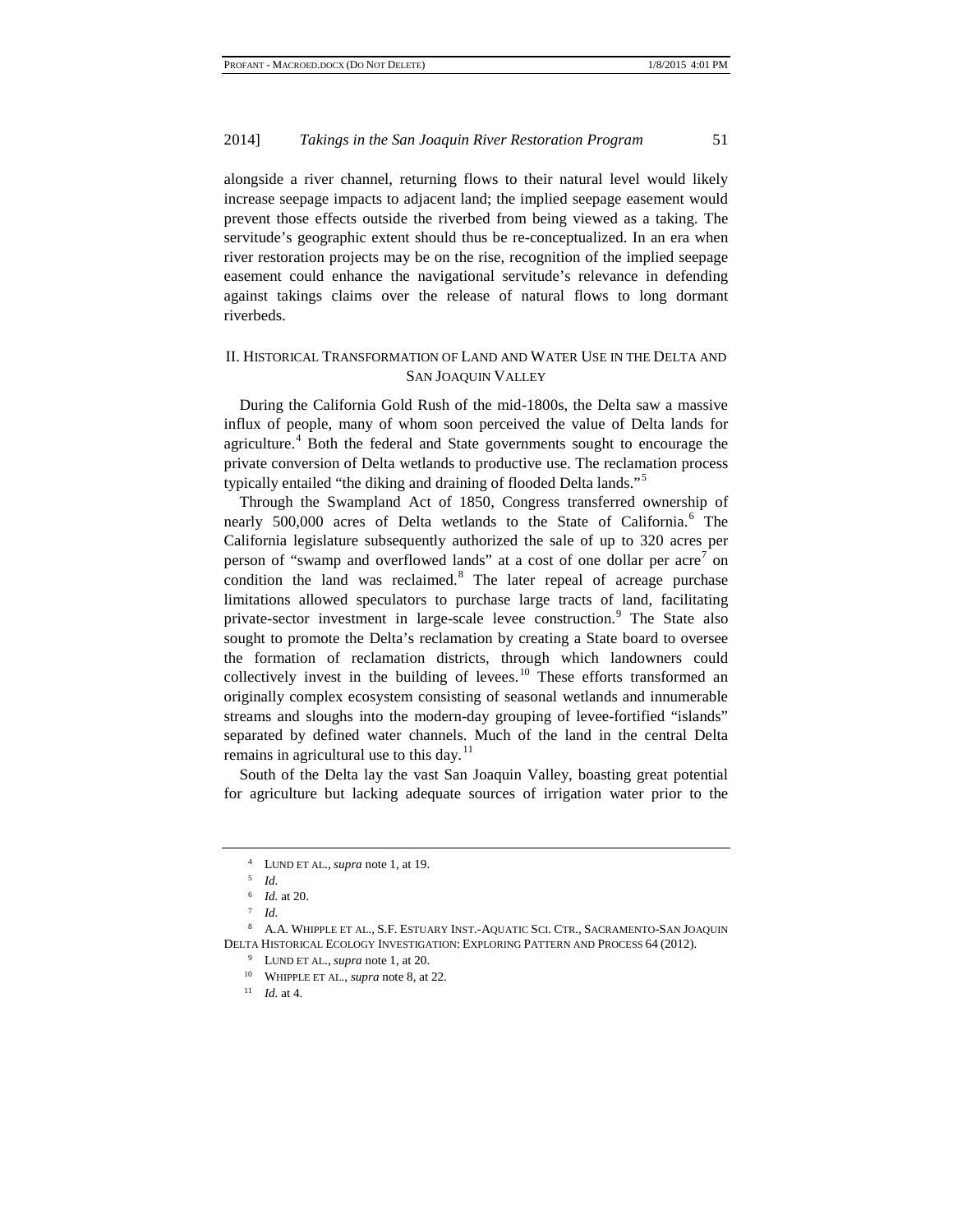1940s.<sup>[12](#page-3-0)</sup> Much of California's water is located in the northern and eastern parts of the state, but the agriculturally productive lands are concentrated in the Central Valley. The main approach to developing this water supply was to dam rivers and build reservoirs for water storage.<sup>[13](#page-3-1)</sup> The water could then be transported via aqueduct across the Central Valley and used for irrigation in the summer.<sup>[14](#page-3-2)</sup>

This is precisely what happened along the San Joaquin River. As part of the Central Valley Project, the U.S. Bureau of Reclamation ("Bureau") constructed the Friant Dam on the upper San Joaquin in the Sierra Nevada foothills, resulting in the creation of Millerton Lake—a reservoir with a storage capacity of 520,000 acre-feet.<sup>[15](#page-3-3)</sup> The Bureau entered into long-term contracts with various water providers, including cities and irrigation districts, which in turn sold the water to Central Valley farmers and other users.<sup>[16](#page-3-4)</sup> Once the dam was complete in the early 1940s, flows to the river below the dam were reduced dramatically, leaving the river dry in two long stretches.[17](#page-3-5) As a result, Chinook salmon populations dwindled and eventually disappeared from the river.<sup>[18](#page-3-6)</sup>

#### III. OBJECTIVES OF THE SAN JOAQUIN RIVER RESTORATION PROGRAM

In 1988, environmental organizations including Natural Resources Defense Council ("NRDC") brought suit against the Bureau, challenging its renewal of these long-term water contracts despite impacts to the endangered Chinook salmon's habitat in the San Joaquin River.<sup>[19](#page-3-7)</sup> In 2006, the parties finally reached a settlement, approved by Congress through passage of the San Joaquin River Restoration Settlement Act—part of the Omnibus Public Land Management Act of [20](#page-3-8)09 (Public Law 111-11).<sup>20</sup>

The settlement and subsequent legislation encompassed two main objectives: river restoration and water management.<sup>[21](#page-3-9)</sup> Restoration would be accomplished by releasing sufficient water from Friant Dam to reestablish a self-sustaining Chinook salmon fishery on the river's main stem between the dam and the Merced River confluence.<sup>[22](#page-3-10)</sup> The settlement envisioned that various channel and

<sup>12</sup> LUND ET AL., *supra* note 1, at 31-32.

<sup>13</sup> *See id.* at 31-35.

<sup>14</sup> *See id.*

<span id="page-3-5"></span><span id="page-3-4"></span><span id="page-3-3"></span><span id="page-3-2"></span><span id="page-3-1"></span><span id="page-3-0"></span><sup>&</sup>lt;sup>15</sup> GARY PITZER, WATER EDUC. FOUND., A BRIEFING ON THE SAN JOAQUIN RIVER RESTORATION PROGRAM 11 (2011).

<sup>16</sup> *Id.*

<sup>17</sup> *Id.*

<sup>18</sup> *Id.*

<sup>19</sup> *Id.* at 12-14.

<sup>20</sup> *Id.* at 2-3.

<span id="page-3-10"></span><span id="page-3-9"></span><span id="page-3-8"></span><span id="page-3-7"></span><span id="page-3-6"></span><sup>21</sup> *Background and History*, SAN JOAQUIN RIVER RESTORATION PROGRAM, http://restoresjr.net /background.html (last visited Nov. 24, 2014).

<sup>22</sup> *Id.*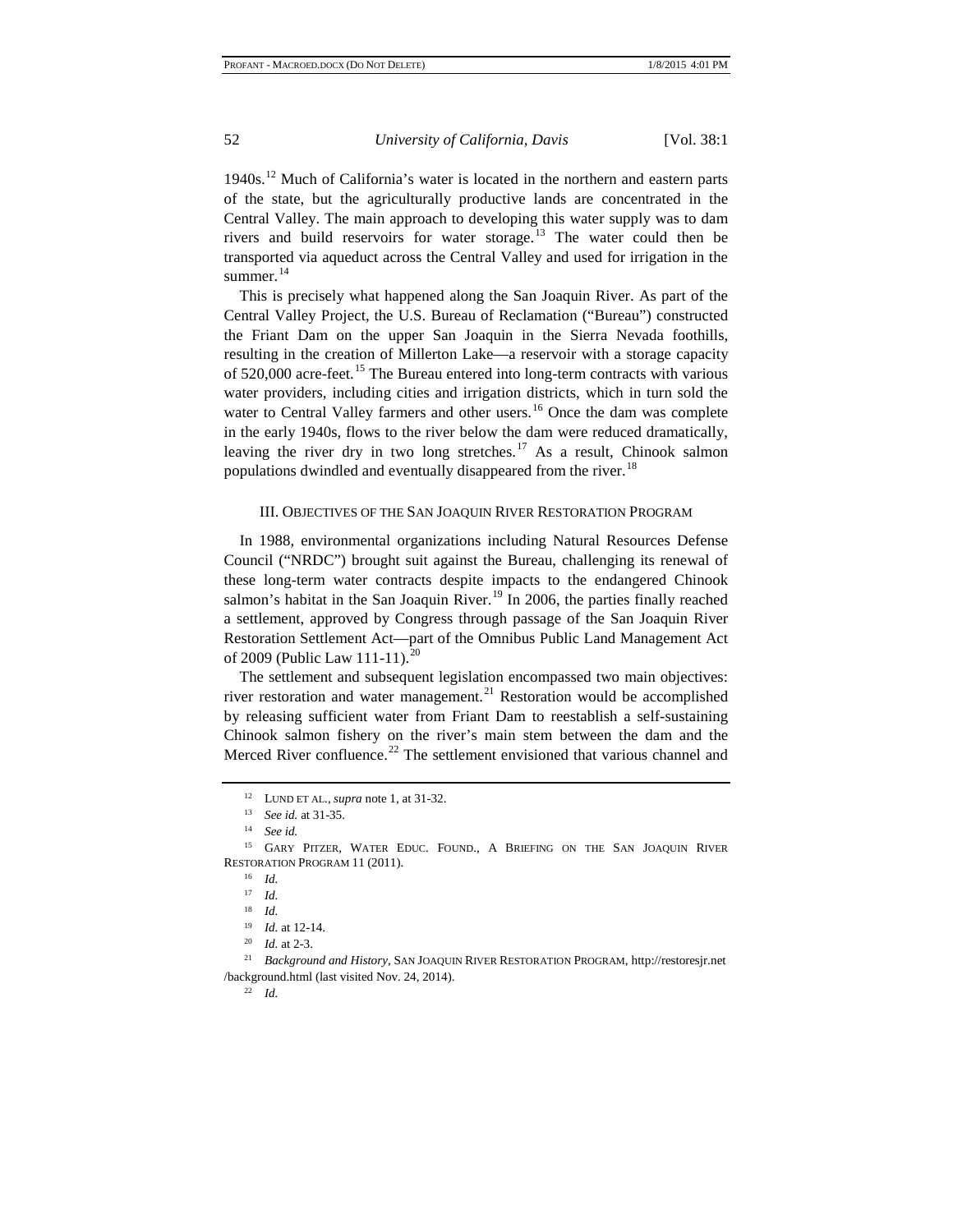structural modification projects would need to be undertaken in the riverbed before flows could be increased substantially.<sup>[23](#page-4-0)</sup> Funding for these projects (and other river restoration costs) would come from a mix of sources, including \$200 million in State bond funds, as much as \$300 million in federal appropriations, and approximately \$17 million per year in water user fees. $24$ 

The water management component of the settlement was intended to minimize any reduction in water deliveries to long-term Friant contractors due to restoration activities.<sup>[25](#page-4-2)</sup> The quantity of water available for agricultural uses would be maximized through the recapture of increased flows downstream of the Merced River confluence and recirculation of that water "by direct diversion, reuse, exchange, or transfer."[26](#page-4-3) A draft plan released in 2011 describes the locations at which the water could be recaptured and the existing conveyance structures to be used in transporting that water to various users.<sup>[27](#page-4-4)</sup> Gages at various points in the river would measure and record the recaptured flows, and adjustments could be made to account for losses and tributary inflows.<sup>[28](#page-4-5)</sup>

## IV. NATURE OF POSSIBLE TAKINGS CLAIMS RELATED TO SAN JOAQUIN RIVER RESTORATION PROGRAM

In 2010, the owners of agricultural land on or in proximity to Reaches 4A and  $4B<sup>29</sup>$  $4B<sup>29</sup>$  $4B<sup>29</sup>$  of the San Joaquin River ("Plaintiffs") brought suit against the United States, alleging a taking of nearly thirteen thousand acres without just compensation.[30](#page-4-7) Plaintiffs alleged numerous forms of physical and regulatory takings.<sup>[31](#page-4-8)</sup> However, this paper will focus on one particular type of alleged physical taking: the taking of seepage and flooding easements in connection with restoration of the San Joaquin River to its natural condition.<sup>[32](#page-4-9)</sup>

The Fifth Amendment to the United States Constitution states that private

<span id="page-4-0"></span><sup>&</sup>lt;sup>23</sup> Press Release, U.S. Dep't of the Interior et al., Agreement Signals Start to Historic San Joaquin River Restoration (Sept. 13, 2006), http://restoresjr.net/program\_library/06-Settlement\_ Related/SJRS%20final%20News%20Release%20091206%20.pdf.

<span id="page-4-1"></span><sup>24</sup> *Legislation & Funding*, SAN JOAQUIN RIVER RESTORATION PROGRAM, http://restoresjr.net/ legislation/index.html (last visited Nov. 24, 2014).

<sup>25</sup> *Background and History*, *supra* note 21.

<span id="page-4-4"></span><span id="page-4-3"></span><span id="page-4-2"></span><sup>&</sup>lt;sup>26</sup> BUREAU OF RECLAMATION, U.S. DEP'T OF THE INTERIOR, DRAFT PLAN FOR THE RECIRCULATION, RECAPTURE, REUSE, EXCHANGE, OR TRANSFER OF INTERIM AND RESTORATION FLOWS 3-1 (Feb. 10, 2011).

<sup>27</sup> *Id.* at 2-2, 2-3, 3-2, 3-3.

<sup>28</sup> *Id.* at 4-1.

<sup>29</sup> *See* Figure 1 *infra* p. 54.

<span id="page-4-9"></span><span id="page-4-8"></span><span id="page-4-7"></span><span id="page-4-6"></span><span id="page-4-5"></span><sup>&</sup>lt;sup>30</sup> Complaint for Just Compensation at 1, Wolfsen Land & Cattle Co. v. United States, No. 10-580 L (Fed. Cl. Aug. 26, 2010).

<sup>31</sup> *Id.* at 16-23.

<sup>32</sup> *See id.* at 19, 23.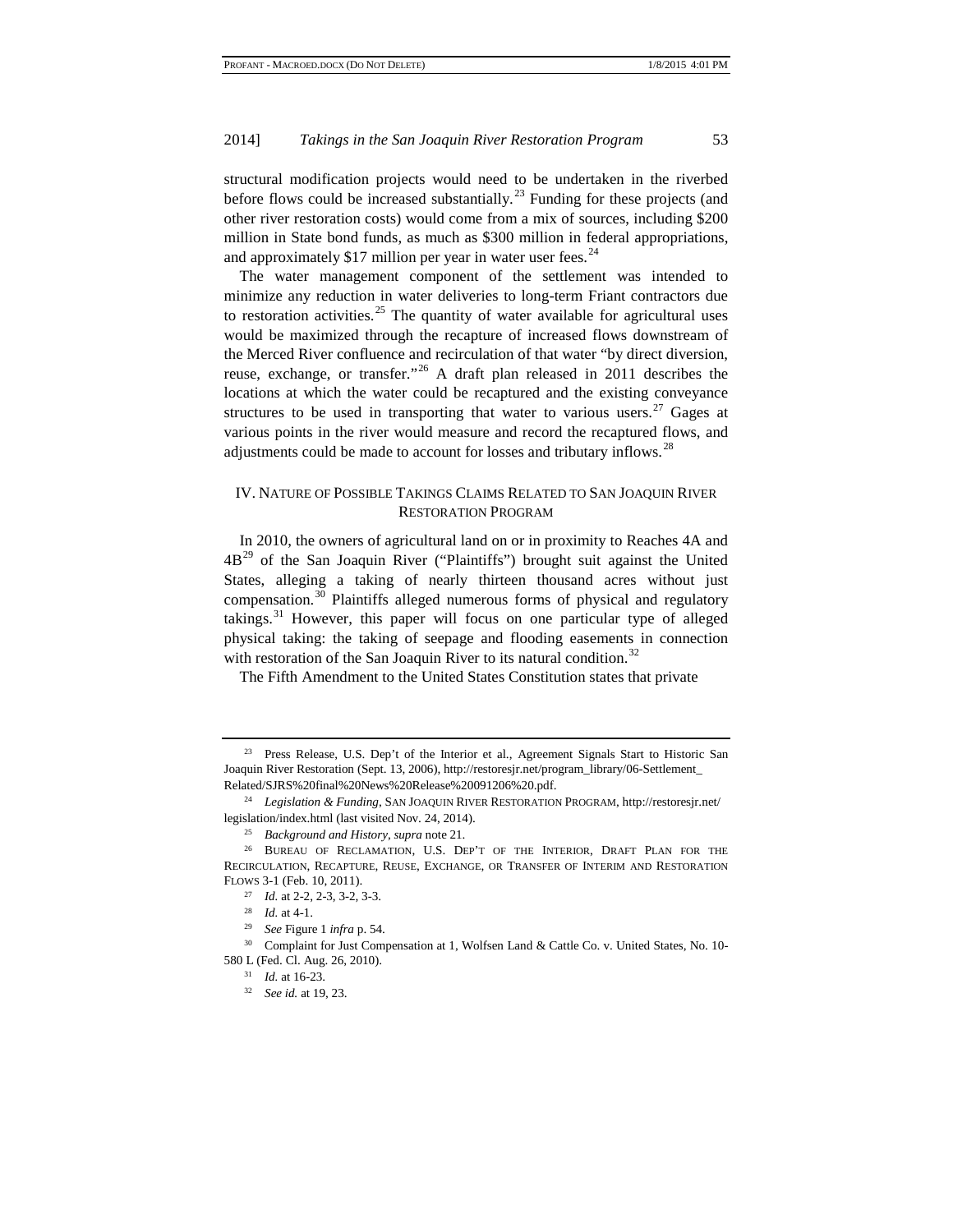

## **Figure 1: Geographic Scope of San Joaquin River Restoration Program**

*Source*: U.S. Fish & Wildlife Service, available at http://www.fws.gov/ sacramento/fisheries/San-Joaquin/fisheries\_san-joaquin.htm#prettyPhoto.

property shall not be taken for public use without just compensation. $33$  The government may lawfully take property through eminent domain if the land is taken for public use and the owner is fairly compensated for its value. Alternatively, a land owner may sue the federal government under the Tucker Act for inverse condemnation if the government has taken his property without just compensation.<sup>[34](#page-5-1)</sup>

A physical taking occurs whenever the government has physically invaded or caused the invasion of the property.<sup>[35](#page-5-2)</sup> For instance, if the government builds a dam, which foreseeably results in the flooding of private property, it must

<sup>33</sup> U.S. CONST. amend. V.

<span id="page-5-2"></span><span id="page-5-1"></span><span id="page-5-0"></span><sup>34</sup> 28 U.S.C. § 1491(a)(1) (Deering 2013); Schooner Harbor Ventures v. United States, 81 Fed. Cl. 404, 410 (2008).

<sup>35</sup> Mildenberger v. United States, 91 Fed. Cl. 217, 253 (2010).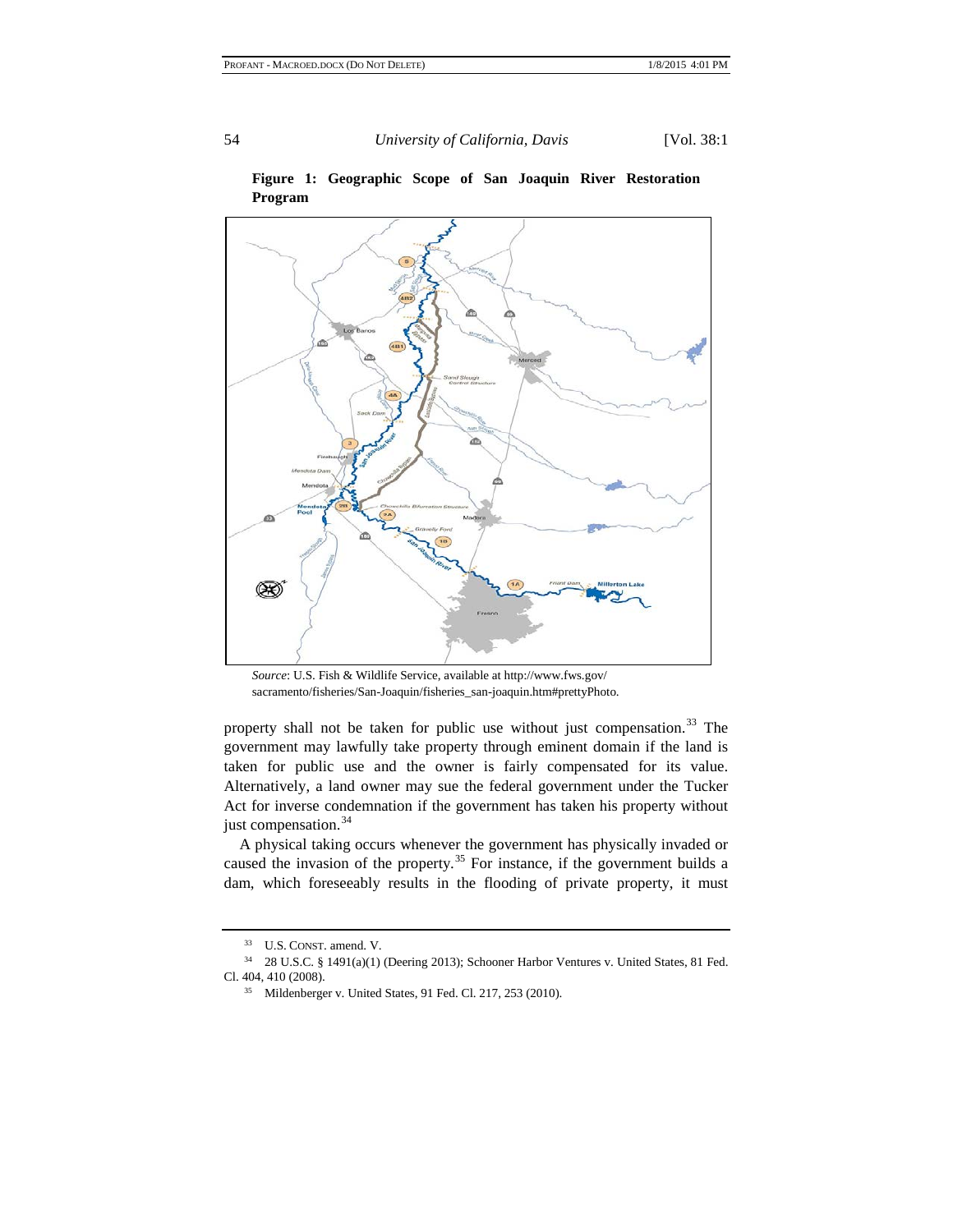compensate the land owner for the value of the flooded land.<sup>[36](#page-6-0)</sup> Even if the taking is intermittent (e.g., flooding for two months of the year on an on-going basis), the government must pay for an easement to flood the land intermittently.<sup>[37](#page-6-1)</sup> The U.S. Supreme Court recently held that government-induced flooding of property may constitute a taking even when the flooding was temporary (having occurred during a finite period) and will not reoccur.<sup>[38](#page-6-2)</sup> A takings determination under those circumstances requires a fact-specific inquiry that weighs the property owner's "distinct investment-backed expectations," and the duration, foreseeability, and severity of the flooding.<sup>[39](#page-6-3)</sup>

In the context of the San Joaquin River Restoration Program, Plaintiffs claimed that increased water releases from Friant Dam caused water seepage and a higher water table in their surrounding farmland.<sup>[40](#page-6-4)</sup> This, in turn, has raised salinity levels in the soil, reducing the agricultural productivity of the land.<sup>[41](#page-6-5)</sup> Plaintiffs alleged that, as a result, few, if any, crops could be grown within up to a mile of the restored river channel.<sup>[42](#page-6-6)</sup> Plaintiffs notably claimed a taking of the historic riverbed itself, $43$  which had been dry and farmable, and is now subject to constant "flooding" by the United States.

As part of the San Joaquin River Restoration Program, the implementing agencies prepared detailed plans to study and mitigate potential environmental impacts from the river restoration process. The draft Physical Monitoring and Management Plan contains a chapter setting forth methods of monitoring and responding to seepage impacts caused by the release of interim and restoration flows.[44](#page-6-8) Issues of concern would include rising groundwater and salinity levels affecting the root zone of crops and degradation of levees.<sup>[45](#page-6-9)</sup> Wells will be installed to monitor groundwater levels in areas potentially vulnerable to seepage impacts.<sup>[46](#page-6-10)</sup> Groundwater depth information will be used in conjunction with information about crops grown in the surrounding area (including their

<span id="page-6-1"></span><span id="page-6-0"></span><sup>36</sup> *See, e.g.*, United States v. Dickinson, 331 U.S. 745, 750-51 (1947) (upholding inverse condemnation award where government had flooded the plaintiff's land by operation of its dam).

<sup>37</sup> *See id.*

<sup>38</sup> Ark. Game & Fish Comm'n v. United States, 133 S. Ct. 511, 515 (2012).

<span id="page-6-4"></span><span id="page-6-3"></span><span id="page-6-2"></span><sup>&</sup>lt;sup>39</sup> *Id.* at 522 (where periodic flooding of petitioner's property occurred during a six-year timeframe).

<sup>40</sup> Complaint for Just Compensation, *supra* note 30, at 18-19.

<sup>41</sup> *Id.*

<sup>42</sup> *Id.*

<sup>43</sup> *Id.* at 23.

<span id="page-6-10"></span><span id="page-6-9"></span><span id="page-6-8"></span><span id="page-6-7"></span><span id="page-6-6"></span><span id="page-6-5"></span><sup>44</sup> BUREAU OF RECLAMATION, U.S. DEP'T OF THE INTERIOR, DRAFT PROGRAM ENVIRONMENTAL IMPACT STATEMENT/REPORT, APPENDIX D: PHYSICAL MONITORING AND MANAGEMENT PLAN, SEEPAGE MONITORING AND MANAGEMENT COMPONENT PLAN 3-1 (Apr. 2011).

<sup>45</sup> *Id.* at 3-9.

<sup>46</sup> *Id.*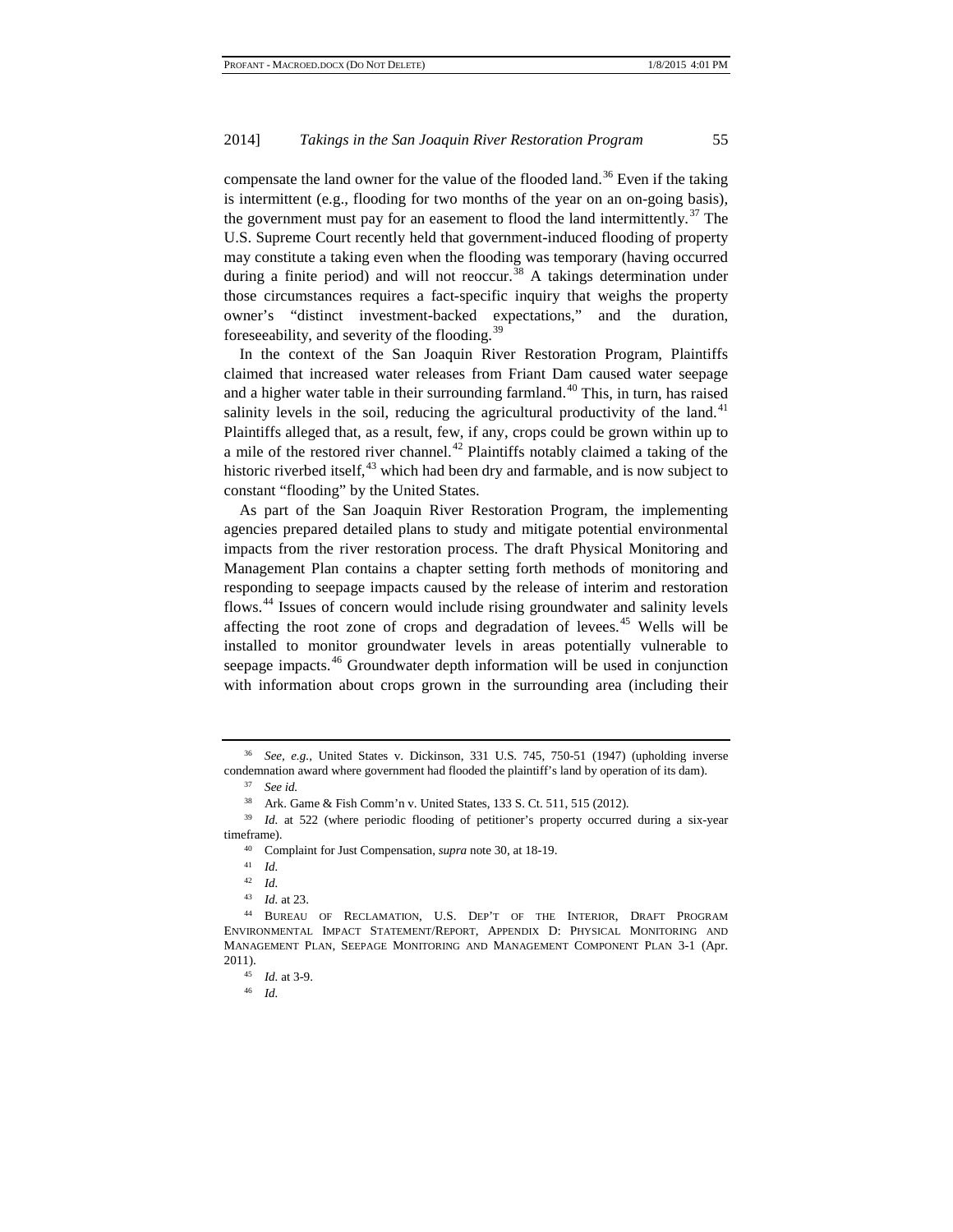maximum root depth) to ascertain when crops are at risk of being waterlogged.<sup>[47](#page-7-0)</sup> The Bureau's responses may range from temporary reductions in releases from the dam and diversion of flows into bypass canals to structural modifications such as berms to protect levee stability or slurry walls in the river channel to minimize seepage.<sup>[48](#page-7-1)</sup>

Both structural and channel modifications are planned for Reach 4B of the river and the associated flood control bypass system.<sup>[49](#page-7-2)</sup> The upstream segment of Reach 4B (Reach 4B1) has been largely devoid of active flow for decades (with the exception of agricultural runoff) since river flows have been diverted into the bypass system in this location.<sup>[50](#page-7-3)</sup> Consequently, current channel capacity is unknown, but likely quite low.<sup>[51](#page-7-4)</sup> Channel capacity of the river will likely be increased in Reach 4B1 to allow for water conveyance of at least 4,500 cubic feet per second ("cfs") (unless at odds with restoration goal); bypass channels may be modified if needed for fish migration; headgates and control structures will be modified to facilitate fish passage and increased flows along both the river and bypass channels.<sup>[52](#page-7-5)</sup>

A 2011 technical memorandum observes that these projects may cause seepage impacts to adjacent landowners, potentially affecting the agricultural productivity of their lands.<sup>[53](#page-7-6)</sup> The relatively high water table in proximity to Reach  $4B<sup>54</sup>$  $4B<sup>54</sup>$  $4B<sup>54</sup>$  tends to support this conclusion. The memorandum notes that the "Lead Agencies are committed to addressing any material adverse impacts to third parties from groundwater seepage."<sup>[55](#page-7-8)</sup>

# V. DOES THE FEDERAL GOVERNMENT HAVE A NAVIGATIONAL SERVITUDE ON THE SAN JOAQUIN RIVER THAT MAY IMMUNIZE IT FROM TAKINGS LIABILITY?

The United States' navigational servitude along navigable waterways is grounded in its Commerce Clause power to regulate U.S. waters in support of commerce.<sup>[56](#page-7-9)</sup> The servitude is a background principle of property ownership: if the conditions giving rise to the servitude are met, the United States cannot be

<sup>47</sup> *Id.*

<sup>48</sup> *Id.* at 3-11, 3-12.

<span id="page-7-4"></span><span id="page-7-3"></span><span id="page-7-2"></span><span id="page-7-1"></span><span id="page-7-0"></span><sup>49</sup> BUREAU OF RECLAMATION, U.S. DEP'T OF THE INTERIOR, REACH 4B, EASTSIDE BYPASS, AND MARIPOSA BYPASS CHANNEL AND STRUCTURAL IMPROVEMENTS PROJECT: INITIAL ALTERNATIVES TECHNICAL MEMORANDUM 2-1 (erroneously labeled as 3-1) (Oct. 2011) [hereinafter TECHNICAL MEMORANDUM].

<sup>50</sup> *Id.* at 1-4.

<sup>51</sup> *Id.* at 2-4.

<span id="page-7-5"></span><sup>52</sup> *Id.* at 1-3.

<span id="page-7-6"></span><sup>53</sup> *Id.* at 2-10.

<span id="page-7-7"></span><sup>54</sup> *Id.* at 3-16.

<span id="page-7-9"></span><span id="page-7-8"></span><sup>55</sup> *Id.* at 2-10.

<sup>56</sup> Palm Beach Isles Assocs. v. United States, 208 F.3d 1374, 1382 (Fed. Cir. 2000).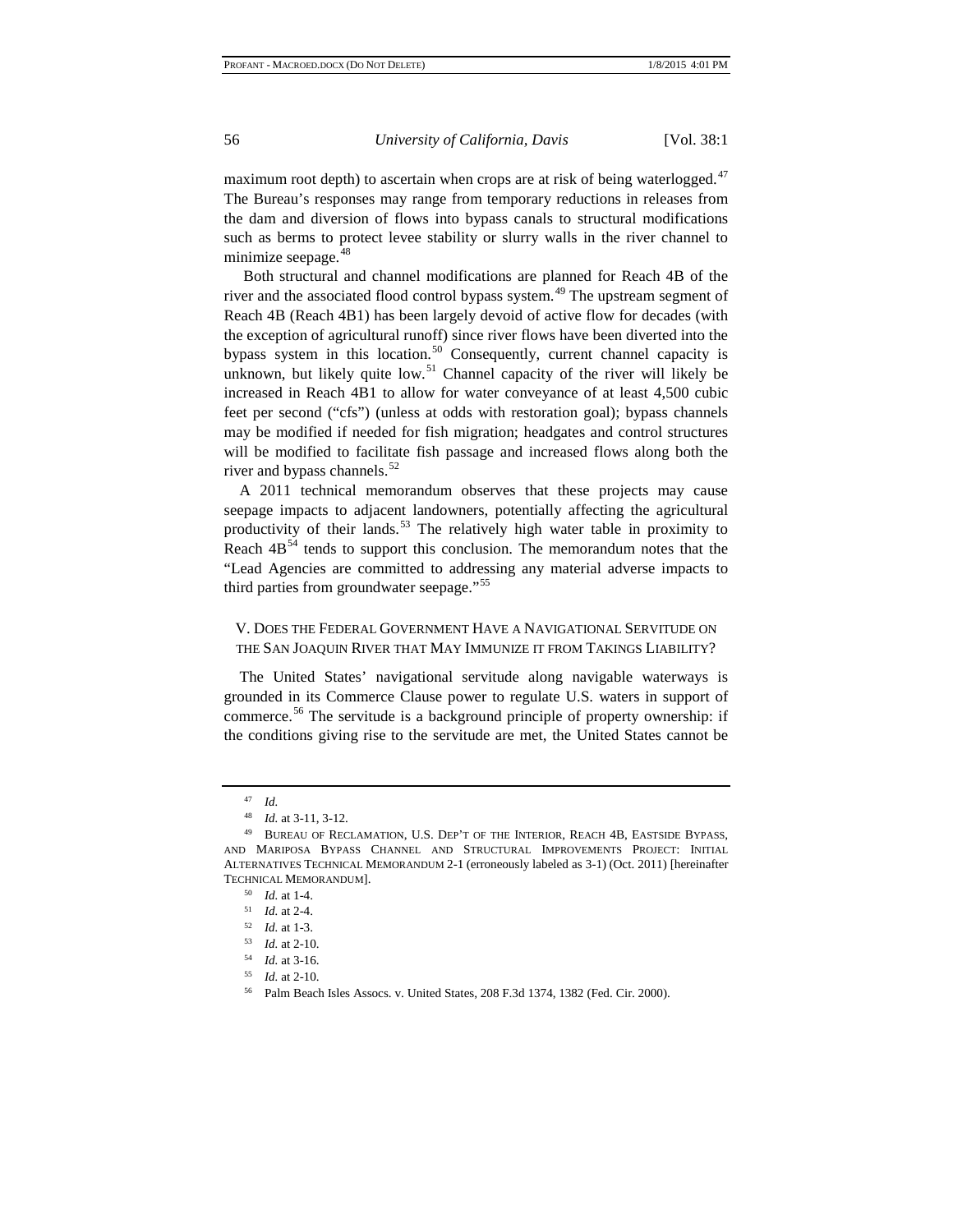liable for a taking as long as it acts within the bounds of the servitude.<sup>[57](#page-8-0)</sup> The navigational servitude exists on waterways that are navigable and protects government action intended to promote navigation,<sup>[58](#page-8-1)</sup> subject to the limitation that the servitude does not extend beyond the ordinary high water mark of the waterway.<sup>[59](#page-8-2)</sup>

a. Is the San Joaquin River subject to the federal navigational servitude?

The navigational servitude does not exist along all navigable waterways. The Supreme Court has pointed to four factors that must be considered in making a navigability determination for servitude purposes: (1) the navigability of the water body in its natural state; (2) the ownership of the water body under state property law; (3) the use of private funds to make the water body navigable; and (4) government approval of private actions to make a private water body navigable.<sup>[60](#page-8-3)</sup>

#### i. Is the San Joaquin navigable in its natural state?

Navigability does not require ideal conditions for navigation; neither natural obstructions (e.g., boulders, rapids, waterfalls, etc.) nor seasonal nonnavigability precludes a finding of navigability for purposes of the navigational servitude.<sup>[61](#page-8-4)</sup> Further, a river does not have to accommodate steamships to be navigable,<sup>[62](#page-8-5)</sup> as travel by canoe<sup>[63](#page-8-6)</sup> or raft of lumber<sup>[64](#page-8-7)</sup> may suffice. Once a river has been used for navigation, subsequent disuse of the river for navigational purposes does not change the river's navigable status.<sup>[65](#page-8-8)</sup>

Since the crucial question is a river's navigability in its natural state, one must refer to historical accounts (i.e., pre-Friant Dam) to determine the San Joaquin's navigability. One such account from the mid-1800s describes hundred-ton ships navigating approximately ninety miles inland from the river's mouth during spring and summer.<sup>[66](#page-8-9)</sup> Another from the late  $1800s$  suggests that small steamships could travel on the main stem of the river as far inland as Fresno.<sup>[67](#page-8-10)</sup>

The Plaintiffs' complaint specified that the land allegedly taken by the United

<sup>58</sup> *Id.*

<span id="page-8-5"></span><span id="page-8-4"></span><sup>61</sup> Econ. Light & Power Co. v. United States, 256 U.S. 113, 122 (1921).

<sup>67</sup> J.M. HUTCHINGS, A TOURIST'S GUIDE TO THE YO-SEMITE VALLEY 30 (1871).

<span id="page-8-1"></span><span id="page-8-0"></span> $^{57}$  Mildenberger v. United States, 91 Fed. Cl. 217, 247 (2010).

<sup>59</sup> *Palm Beach Isles Assocs.*, 208 F.3d at 1382.

<span id="page-8-3"></span><span id="page-8-2"></span><sup>60</sup> Kaiser Aetna v. United States, 444 U.S. 164, 178-80 (1979).

<sup>62</sup> *Id.* at 122-23.

<span id="page-8-6"></span><sup>63</sup> *Id.* at 117.

<sup>64</sup> *Id.* at 122.

<span id="page-8-8"></span><span id="page-8-7"></span><sup>65</sup> *Id.* at 123-24.

<span id="page-8-10"></span><span id="page-8-9"></span><sup>66</sup> A.A. WHIPPLE ET AL*., supra* note 8, at 325.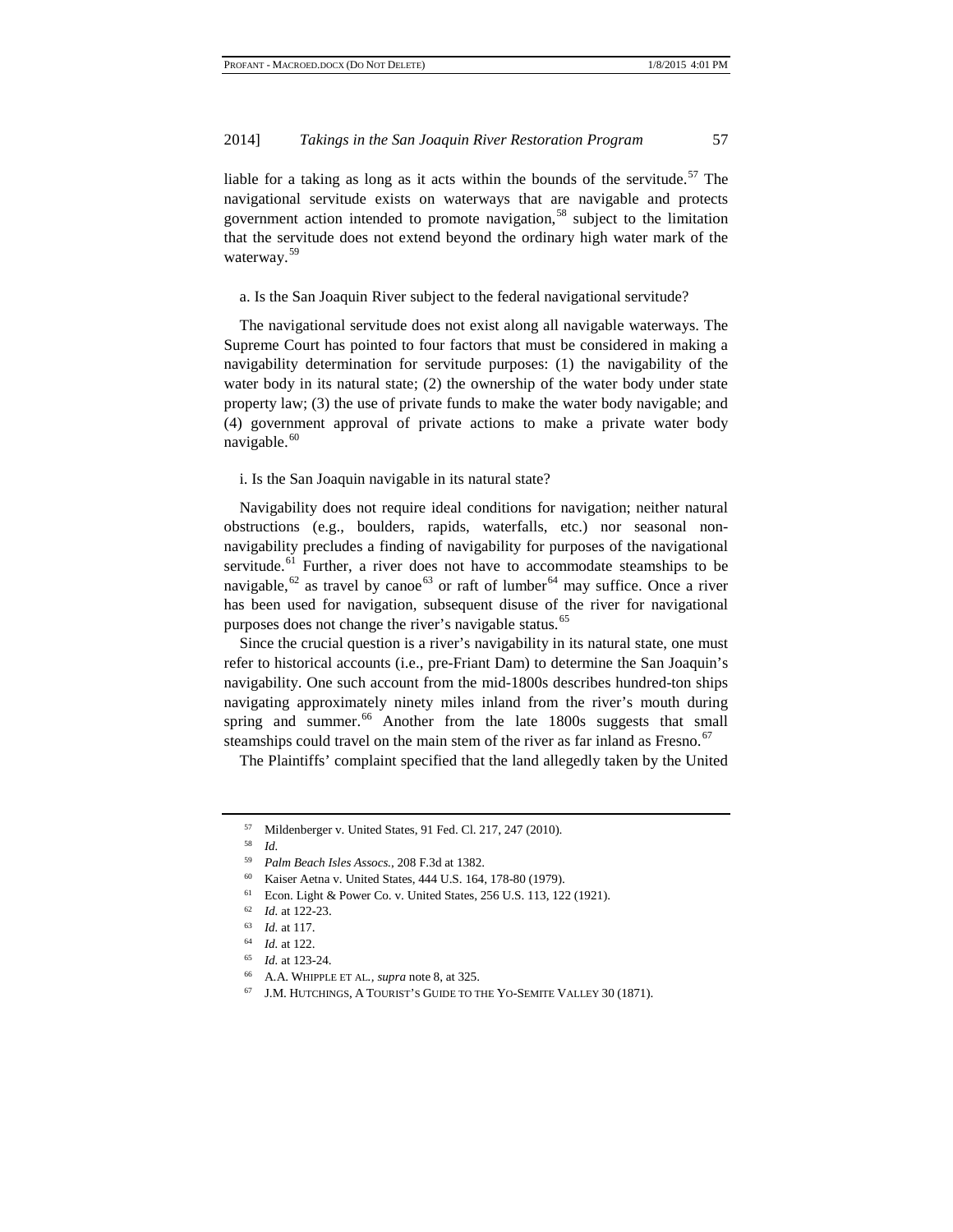States is located along Reaches 4A and 4B of the San Joaquin.<sup>[68](#page-9-0)</sup> Based on the aforementioned historical accounts, Plaintiffs' acreage, situated downstream of Fresno, was likely located along stretches of the river where large-scale commercial navigation occurred historically. Even small-scale commercial navigation has generally been found sufficient to establish navigability.<sup>[69](#page-9-1)</sup> Furthermore, that Reaches 4A and 4B have been largely dry since construction of Friant Dam<sup>[70](#page-9-2)</sup> in no way affects its navigable status since neither disuse<sup>[71](#page-9-3)</sup> nor changed conditions preventing use<sup>[72](#page-9-4)</sup> can eliminate the federal government's navigational servitude. As such, a court would almost certainly find Reaches 4A and 4B of the San Joaquin navigable.

ii. Do Plaintiffs have a protected property interest under California law?

In California, private ownership of land adjacent to non-tidal navigable waterways such as lakes and rivers generally extends from the upland areas to the low water mark.<sup>[73](#page-9-5)</sup> The State retains ownership of the lands below that point.<sup>[74](#page-9-6)</sup> Thus, the private landowner typically owns the land between the high and low water mark.<sup>[75](#page-9-7)</sup>

Title is not the sole determinant of a private party's property rights in navigable waterways, however. Under the public trust doctrine, the State holds all navigable waterways in trust for the public's benefit.<sup>[76](#page-9-8)</sup> The public trust easement extends up to the high water mark.<sup>[77](#page-9-9)</sup> Although the legislature can convey title to such lands to private parties, such conveyance, unless made to effectuate trust purposes, is presumed to be subject to the public trust.<sup>[78](#page-9-10)</sup> Trust purposes include the public's right to use the property for navigation, fishing, bathing, recreation, and for the preservation of ecological and scenic resources.<sup>7</sup> Even when the State approves actions that harm public trust uses (e.g., diversion of large quantities of water), no vested right to continue such actions can ever be

<sup>68</sup> Complaint for Just Compensation, *supra* note 30, at 3. *See* Figure 1 *supra* p. 54.

<span id="page-9-2"></span><span id="page-9-1"></span><span id="page-9-0"></span><sup>69</sup> *See, e.g.*, *Econ. Light & Power Co.*, 256 U.S. at 117 (holding river subject to servitude based on historic fur trade by canoe and "other boats of various kinds").

<sup>70</sup> *See* PITZER, *supra* note 15, at 3.

<sup>71</sup> *See* Allen Gun Club v. United States, 180 Ct. Cl. 423, 429 (1967).

<sup>72</sup> *Econ. Light & Power Co.*, 256 U.S. at 123.

<span id="page-9-5"></span><span id="page-9-4"></span><span id="page-9-3"></span><sup>73</sup> CAL. CIV. CODE § 830 (Deering 2014); State v. Superior Court (*Lyon*), 29 Cal. 3d 210, 225- 26 (1981).

<span id="page-9-6"></span><sup>74</sup> CAL. CIV. CODE § 670 (Deering 2014); *Lyon*, 29 Cal. 3d at 222. In contrast, the State generally owns below the ordinary high water mark in tidally influenced lands. CIV. § 670.<br><sup>75</sup> *Lyon*, 29 Cal. 3d at 226.<br><sup>76</sup> City of Berkeley v. Superior Court, 26 Cal. 3d 515, 521 (1980); Nat'l Audubon Soc'y v.

<span id="page-9-11"></span><span id="page-9-10"></span><span id="page-9-9"></span><span id="page-9-8"></span><span id="page-9-7"></span>Superior Court, 33 Cal. 3d 419, 434-35 (1983).

<sup>77</sup> *See Lyon*, 29 Cal. 3d at 231.

<sup>78</sup> *City of Berkeley*, 26 Cal. 3d at 523-24.

<sup>79</sup> *Nat'l Audubon Soc'y*, 33 Cal. 3d at 434-35; *Lyon*, 29 Cal. 3d at 230-31.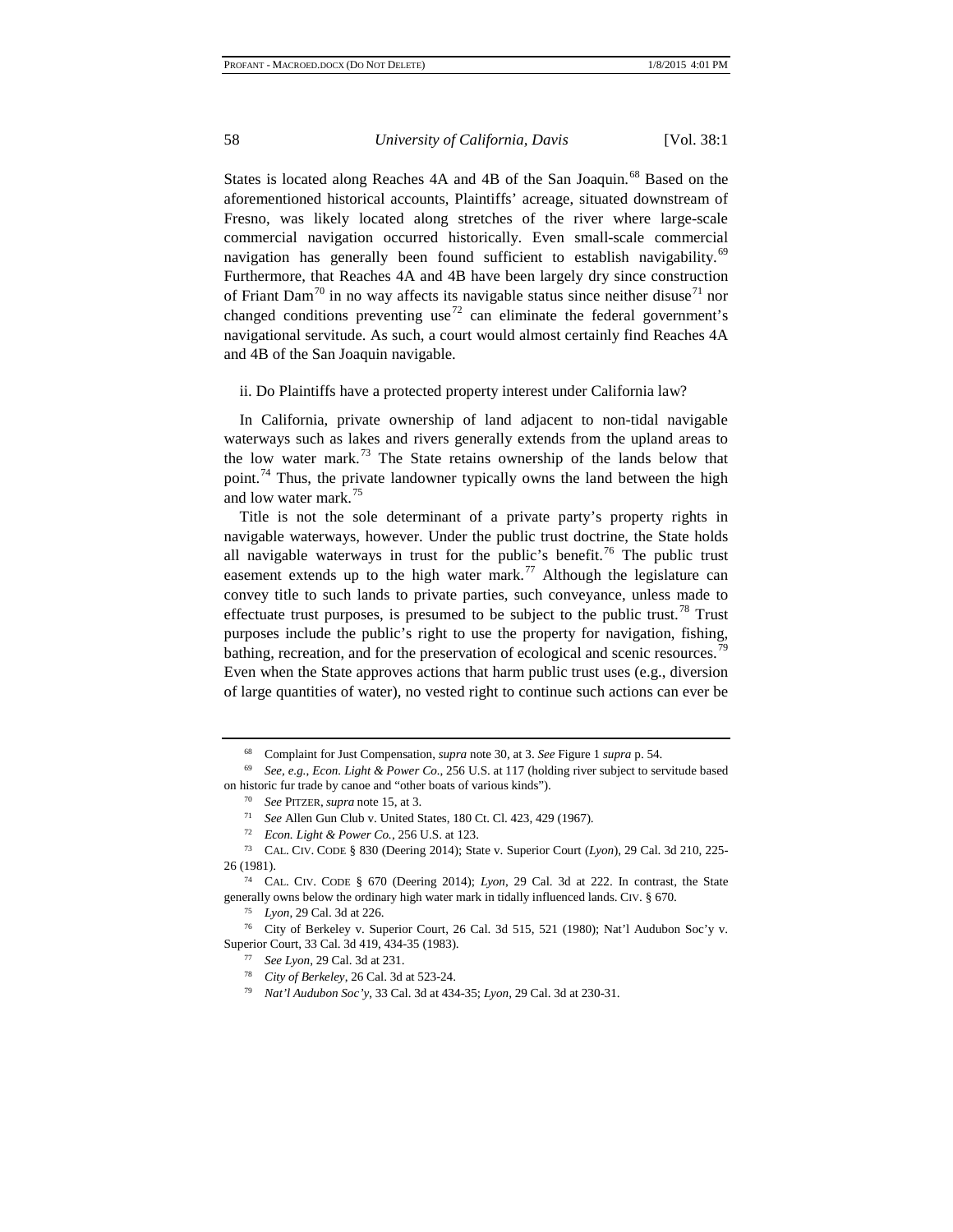acquired.[80](#page-10-0) The State always retains the right to reconsider a prior course of action that has harmed public trust resources and instead pursue a strategy that gives greater weight to public trust interests.<sup>[81](#page-10-1)</sup>

Here, Plaintiffs claimed to hold title to the riverbed, as well as the adjacent farmland. $82$  Although lower portions of the San Joaquin River are tidally influenced, Plaintiffs' land appears to be located along a segment of the river beyond tidal influence. $83$  As such, a deed specifying the river as a property boundary would be interpreted as vesting title to all property upland of the low water mark.<sup>[84](#page-10-4)</sup> Plaintiffs may thus hold title to the riverbed between the high and low water mark. But they would nonetheless own the land subject to the public trust easement unless the State's original conveyance of the land explicitly disclaimed that easement.<sup>[85](#page-10-5)</sup>

Plaintiffs may argue that federal and State action in constructing Friant Dam and allowing the San Joaquin to go dry converted the formerly navigable river into a non-navigable river, removing it from the State's public trust resources, but this argument will likely fail. Plaintiffs benefited from federal and State actions that harmed public trust uses. If an entity that diverts water can acquire no vested right to continue such diversions when harm to public trust resources results,<sup>[86](#page-10-6)</sup> then a party that indirectly benefits from such diversions (e.g., through more productive farmland) can acquire no vested right to continued diversions either.

Here, the State gave scant consideration to environmental values when Friant Dam was constructed. As the State has an on-going obligation to weigh public trust interests against competing goals and can reprioritize its water allocation criteria at any time, $87$  the State's decision to reverse course and pursue restoration of the San Joaquin River was entirely permissible under the public trust doctrine since it plainly promoted public trust uses (e.g., navigation, recreation, and ecological health).<sup>[88](#page-10-8)</sup> Because Plaintiffs presumably hold title subject to the public trust easement, a court would likely find that Plaintiffs have

- <sup>86</sup> *See Nat'l Audubon Soc'y*, 33 Cal. 3d at 425-26, 437.
- <sup>87</sup> *Id.* at 447.

<sup>80</sup> *Nat'l Audubon Soc'y*, 33 Cal. 3d at 425-26, 437.

<sup>81</sup> *Id.* at 447.

<sup>82</sup> Complaint for Just Compensation, *supra* note 30, at 23.

<span id="page-10-3"></span><span id="page-10-2"></span><span id="page-10-1"></span><span id="page-10-0"></span><sup>83</sup> *See* REGIONAL CLIMATE CHANGE AND VARIABILITY: IMPACTS AND RESPONSES 34 (Matthias Ruth et al. eds., 2006) ("Vernalis is the furthest downstream point in the [San Joaquin River] without tidal influence."). Since Vernalis is downstream of the San Joaquin and Merced River confluence, which is downstream of Plaintiffs' property, Plaintiffs' property is likely not subject to tidal influence.

<sup>84</sup> *See* CAL. CIV. CODE § 830 (Deering 2014); *Lyon*, 29 Cal. 3d at 225-26. 85 *See Lyon*, 29 Cal. 3d at 231.

<span id="page-10-8"></span><span id="page-10-7"></span><span id="page-10-6"></span><span id="page-10-5"></span><span id="page-10-4"></span><sup>&</sup>lt;sup>88</sup> *See id.* at 440 ("Except for . . . rare instances . . . the grantee holds subject to the trust, and while he may assert a vested right to the servient estate . . . he can claim no vested right to bar recognition of the trust or state action to carry out its purposes.").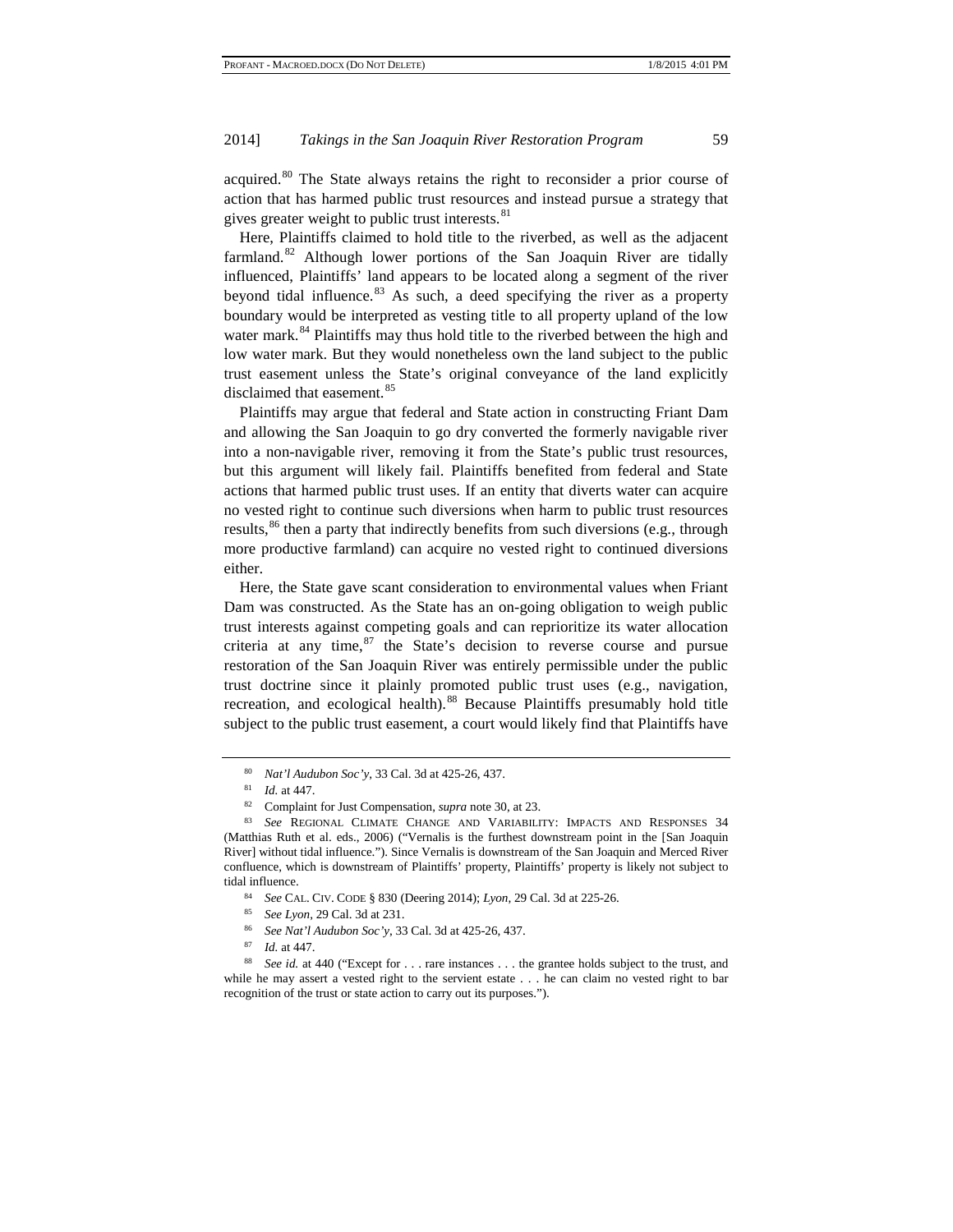no protected property interest in the riverbed that trumps the State's overriding right to further trust purposes.

#### iii. Did Plaintiffs invest substantial private resources in reliance on federal statements and actions?

The third and fourth factors—use of private funds, with government approval, to make a water body navigable—relate to the reliance interests of private parties. In *Kaiser Aetna v. United States*, a long-term lessee made costly improvements to a pond on its property to make it navigable—all with the approval of the Army Corps of Engineers.<sup>[89](#page-11-0)</sup> The government later claimed that it held a navigational servitude over this newly created navigable waterway and sought to compel public access without compensating the lessee.<sup>[90](#page-11-1)</sup> In holding for the lessee, the Court considered the latter's substantial investment in reliance on federal officials' statements and actions.<sup>[91](#page-11-2)</sup>

*Kaiser Aetna's* facts are very different from those alleged in Plaintiffs' complaint. There, a long-term lessee invested large sums to transform a nonnavigable pond on private property into a navigable waterway subject to federal oversight. Here, Plaintiffs may have made an investment by planting crops (and potentially installing irrigation systems) within and alongside the dewatered bed of a formerly navigable river.

However, in both cases, plaintiffs made investments in their land in reliance on the statements and actions of federal officials. Upon construction of Friant Dam and the subsequent sale of water rights to Central Valley irrigation districts or private companies, Plaintiffs may reasonably have concluded that the dam one component of the massive Central Valley Project—would continue to be used as it had been for the seventy years following its construction, resulting in a permanently dry riverbed through their lands. In fact, Plaintiffs' reliance here may be more reasonable than the plaintiff's reliance in *Kaiser Aetna*; there, the reliance was based on mere statements made by federal officials whereas here, the reliance was based on massive federal investment in public infrastructure projects, sale of water rights, and longstanding federal policy.

Nevertheless, a key distinction lies in the *nature* of the action taken by each plaintiff. In *Kaiser Aetna*, the plaintiff improved a private pond to make it navigable, while Plaintiffs here used an existing, historically navigable riverbed for agricultural purposes. The directionality is of critical importance: private to public in the first case; public to private in the second.

<span id="page-11-1"></span><span id="page-11-0"></span>The reliance consideration raised in *Kaiser Aetna* is inextricably bound up with the first two factors referenced above—navigability of the water body in its

<sup>89</sup> Kaiser Aetna v. United States, 444 U.S. 164, 167 (1979).

<sup>90</sup> *Id.* at 168-69.

<span id="page-11-2"></span><sup>91</sup> *Id.* at 179-80.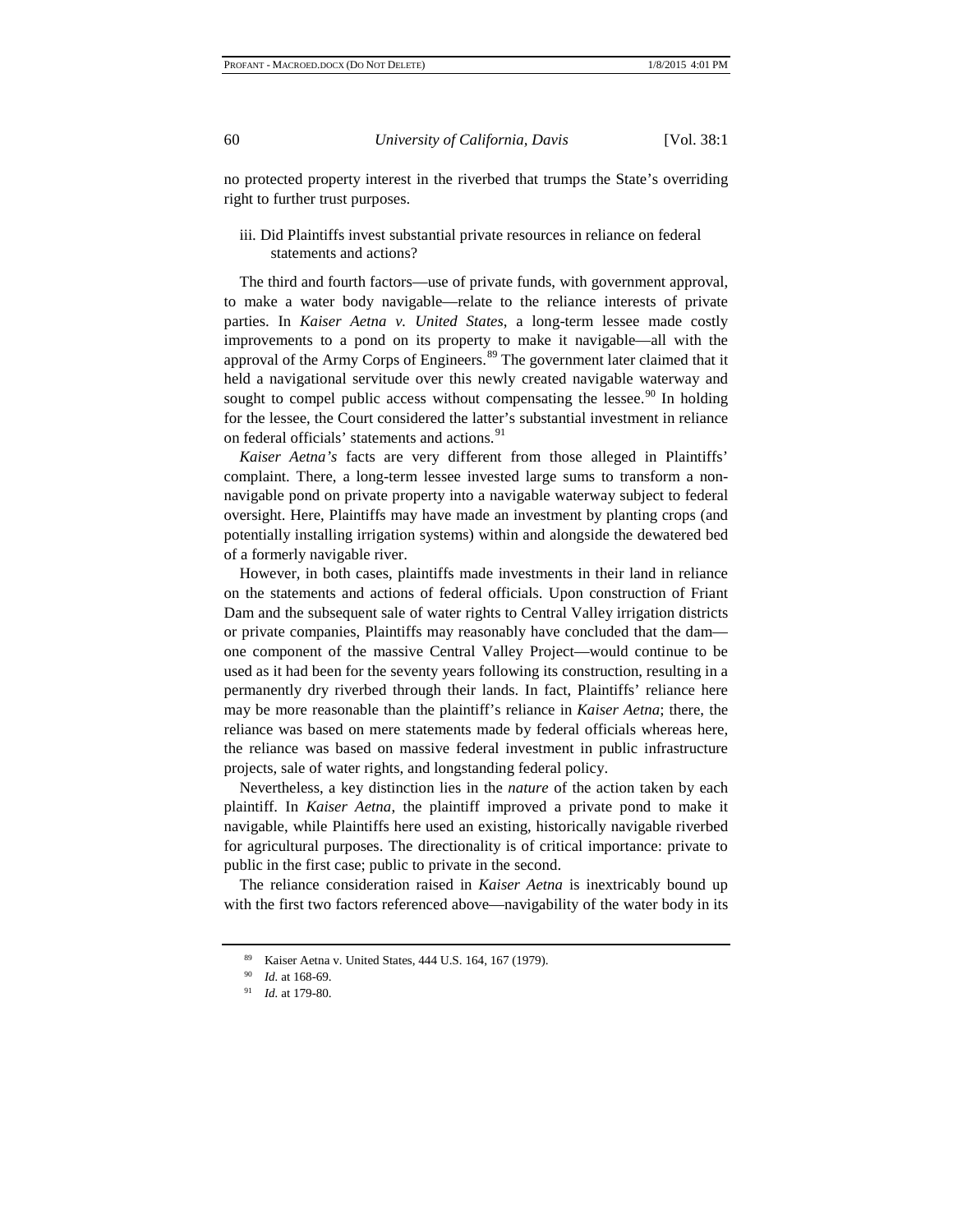natural state and legally recognized state property interests. While Plaintiffs' reliance may have been reasonable, their subsequent investment in the land did not result in the loss of any of their original property rights. Although a court might determine that Plaintiffs suffered some economic loss in reliance on federal agency action, it would not likely conclude that such reliance was so detrimental with regard to their property interests as to affect any judicial determination regarding the navigational servitude's applicability.

Based on the totality of the circumstances, a court would likely conclude that Reaches 4A and 4B of the San Joaquin River are subject to the federal navigational servitude.

b. Is the federal action intended to promote navigation on the San Joaquin River?

Federal action within a navigable waterway to promote navigability typically falls within the scope of the United States' navigational servitude.<sup>[92](#page-12-0)</sup> A qualifying action may serve purposes other than navigation as well.<sup>[93](#page-12-1)</sup> In fact, even if the improvement of navigability is merely an incidental purpose of a federal project,  $94$  the action may still qualify for the servitude's protection as long as it is not "wholly unrelated" to navigation.<sup>[95](#page-12-3)</sup> The navigational purpose behind a project is determined by looking at the project as a whole; there is no requirement that each component of a project individually improve navigation.<sup>[96](#page-12-4)</sup> Furthermore, whether a particular project will improve navigation is a decision reserved to the judgment of Congress.<sup>[97](#page-12-5)</sup> Courts presume Congress intended to exercise its power under the servitude in the absence of a clear legislative intent to the contrary.<sup>[98](#page-12-6)</sup>

In deciding whether the federal actions authorized through passage of the San Joaquin River Restoration Settlement Act of 2009 are covered by the navigational servitude, one must examine the language of both the 2009 Act and the legislation that originally authorized construction of the entire Central Valley Project—the Rivers and Harbors Acts of 1937 and 1940. In both the 1937 and 1940 Acts, Congress stated: "[T]he entire Central Valley project. . .is. . .declared to be for the purposes of improving navigation, regulating the flow of the San

<sup>92</sup> Owen v. United States, 851 F.2d 1404, 1408 (Fed. Cir. 1988).

<sup>93</sup> Mildenberger v. United States, 91 Fed. Cl. 217, 247 (2010).

<span id="page-12-2"></span><span id="page-12-1"></span><span id="page-12-0"></span><sup>94</sup> *See, e.g.*, United States v. Twin City Power Co., 350 U.S. 222, 223 (1956) (holding servitude applicable where legislation declared project's primary purpose was power generation, with incidental improvements to navigation).

<sup>95</sup> *Mildenberger*, 91 Fed. Cl. at 247.

<sup>96</sup> *See, e.g.*, Coastal Petroleum Co. v. United States, 207 Ct. Cl. 701, 711-12 (1975).

<span id="page-12-6"></span><span id="page-12-5"></span><span id="page-12-4"></span><span id="page-12-3"></span><sup>97</sup> *Owen*, 851 F.2d at 1408 (quoting United States v. Chi., Milwaukee, St. Paul & Pac. R.R., 312 U.S. 592, 596-97 (1941)); *Mildenberger*, 91 Fed. Cl. at 248.

<sup>98</sup> *Coastal Petroleum Co.*, 207 Ct. Cl. at 709.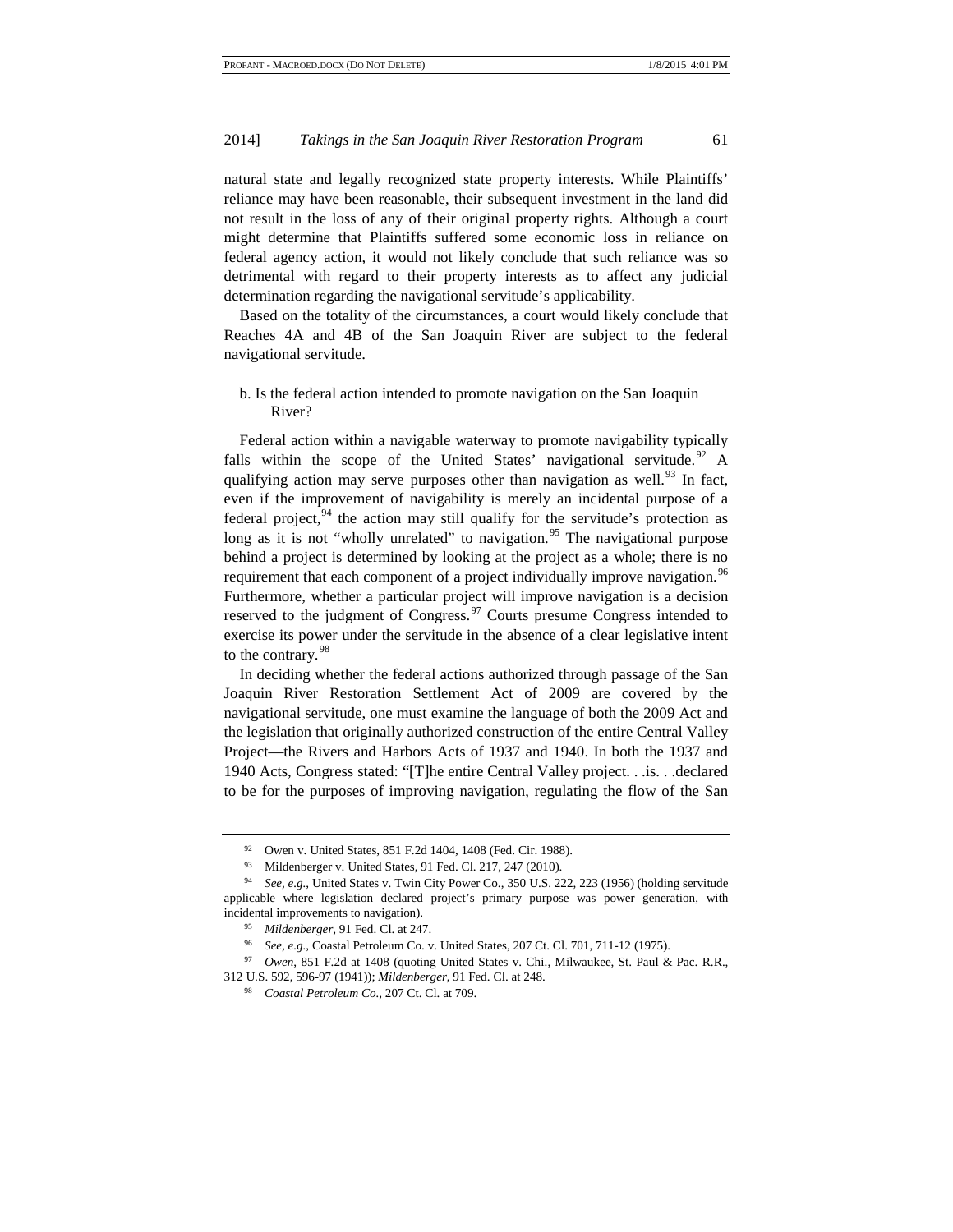Joaquin River and the Sacramento River, controlling floods, providing for storage and for the delivery of the stored waters thereof  $\ldots$ <sup>[99](#page-13-0)</sup>. The 1937 Act further stated that "the said dam and reservoirs shall be used, first, for river regulation, improvement of navigation, and flood control. . ."<sup>[100](#page-13-1)</sup>

The 2009 Act could be viewed as one component of the much larger Central Valley Project because the Act's passage constituted congressional approval of the settlement of environmental claims arising out of the Central Valley project's operational impacts. Since the legislation that authorized the Central Valley Project unequivocally proclaimed Congress' intent to improve navigation, the fact that the 2009 Act's primary purpose is habitat restoration may not preclude the applicability of the navigational servitude to that smaller component project.

The 2009 Act does not explicitly announce a navigational purpose for the river restoration project.<sup>[101](#page-13-2)</sup> It also contains a number of provisions to minimize potential impacts on affected property owners; these include a prohibition on acquiring water rights by eminent domain<sup>[102](#page-13-3)</sup> and a requirement to reduce interim flows if water seepage is materially harming adjacent property interests.<sup>[103](#page-13-4)</sup> But nowhere in the statute does Congress state its intent to forego its rights under the federal navigational servitude.<sup>[104](#page-13-5)</sup>

A comparison of the facts alleged by Plaintiffs here with the facts in *United States v. Gerlach Live Stock Co.* is instructive.<sup>[105](#page-13-6)</sup> In *Gerlach*, the plaintiff sought compensation for its loss of riparian water rights in the San Joaquin River following construction of Friant Dam.<sup>[106](#page-13-7)</sup> Because Congress had directed the Bureau of Reclamation to proceed under federal reclamation law (requiring federal action to conform to state law), the Court held that Congress had expressed its intent to honor State-created private property rights.<sup>[107](#page-13-8)</sup> Thus, the United States had to compensate the plaintiff for its interference with the riparian water rights he had acquired under State law.<sup>[108](#page-13-9)</sup>

The 2009 Act contains similar provisions requiring the Secretary of the Interior to execute the statute in accordance with federal reclamation law. Unlike in *Gerlach*, however, Plaintiffs here have no legally cognizable property right to

<span id="page-13-0"></span><sup>99</sup> Rivers and Harbors Act of 1937, Pub. L. No. 75-392, § 2, 50 Stat. 844, 850 (1937); Rivers and Harbors Act of 1940, Pub. L. No. 76-868[, § 2,](https://advance.lexis.com/document/?pdmfid=1000516&crid=c5763b5e-f55f-4073-abb8-ea498b623a76&pddocfullpath=%2Fshared%2Fdocument%2Fcases%2Furn%3AcontentItem%3A3S4N-G1T0-0039-R50Y-00000-00&pddocid=urn%3AcontentItem%3A3S4N-G1T0-0039-R50Y-00000-00&pdcontentcomponentid=6422&pdshepid=urn%3AcontentItem%3A7XX3-CN71-2NSD-M1VB-00000-00&pdshepcat=initial&ecomp=8hyg&earg=sr4&prid=caec85f5-8c05-4292-97eb-6a8ee0568d17) 54 Stat. 1198, 1199-1200 (1940). 100 § 2, 50 Stat. at 850.

<span id="page-13-6"></span><span id="page-13-5"></span><span id="page-13-4"></span><span id="page-13-3"></span><span id="page-13-2"></span><span id="page-13-1"></span><sup>101</sup> *See* San Joaquin River Restoration Settlement Act, Pub. L. No. 111-11, §§ 10001-11, 123 Stat. 1349-64 (2009).

<sup>102</sup> *Id.* § 10004(a)(3).

<sup>103</sup> *Id.* § 10004(h)(3).

<sup>104</sup> *Id.* §§ 10001-11.

<sup>105</sup> *See* United States v. Gerlach Live Stock Co., 339 U.S. 725 (1950).

<span id="page-13-8"></span><span id="page-13-7"></span><sup>&</sup>lt;sup>106</sup> *Id.* at 729-30.

*Id.* at 734.

<span id="page-13-9"></span><sup>108</sup> *Id.* at 754-55.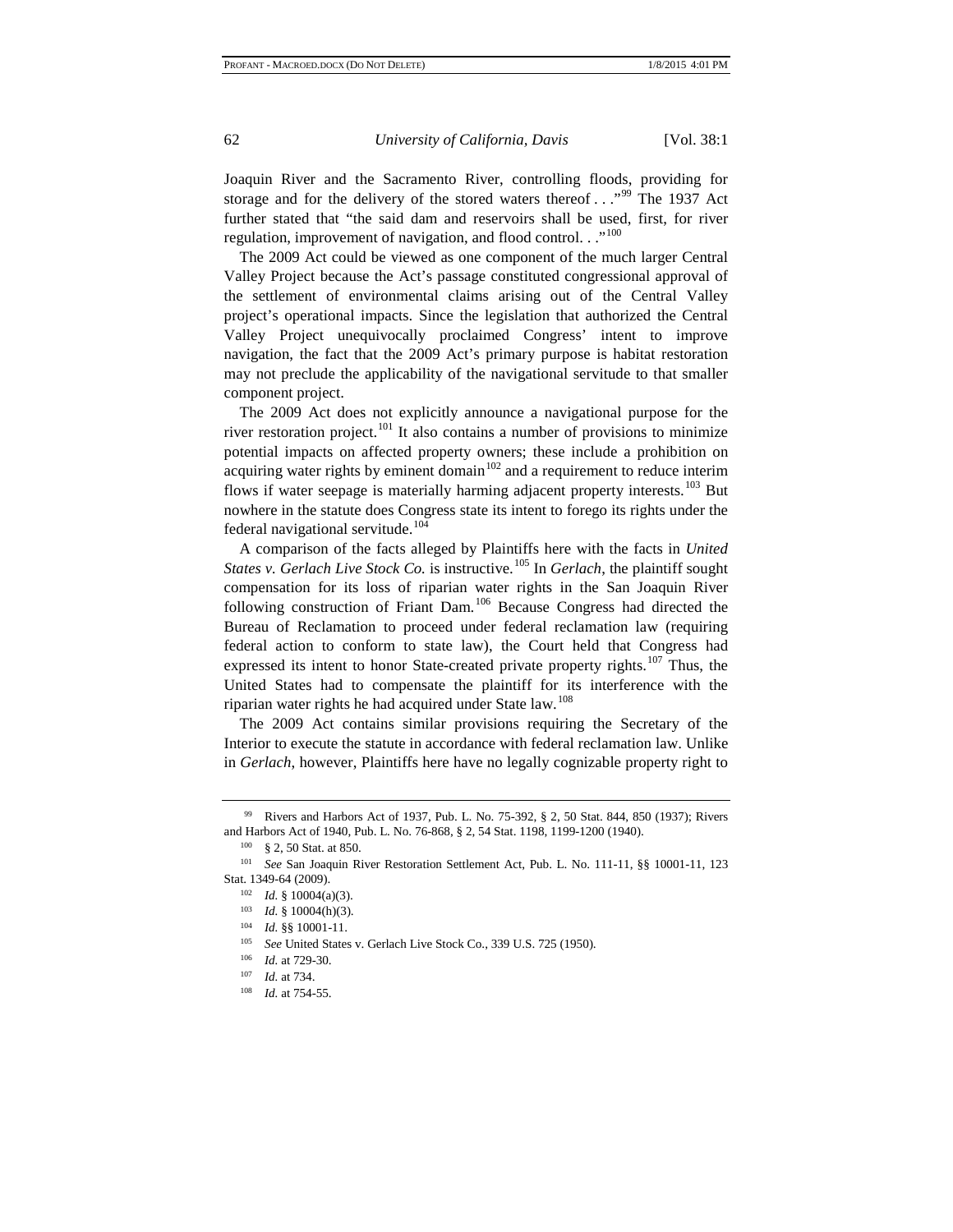exclude water from the historic river channel. As discussed previously, even if they hold legal title to the riverbed, the California public trust doctrine gives them no right of control over the waters flowing naturally within that channel. As such, a court could hold that Congress did not surrender its rights under the navigational servitude in enacting the San Joaquin River Restoration Settlement Act.

c. Is the federal action restricted to the riverbed's ordinary high water mark?

The federal navigational servitude only shields the United States from takings liability for actions it undertakes within the river channel up to the ordinary high water mark.<sup>[109](#page-14-0)</sup> It applies across the whole channel horizontally, including portions near the river banks that may be non-navigable.<sup>[110](#page-14-1)</sup> Any impacts affecting private property outside the bounds of the riverbed may result in takings liability.<sup>[111](#page-14-2)</sup> Federal projects that raise the level of a navigable waterway above the ordinary high water mark, including dams and reservoirs, causing either flooding of or seepage into adjacent lands, are generally seen as falling outside the scope of the navigational servitude.<sup>[112](#page-14-3)</sup>

Here, it is immediately apparent that Plaintiffs' "farmland" situated in the riverbed falls within the geographic bounds of the navigational servitude. But a factual determination regarding the precise location of the riverbed is not always as straightforward as it would seem. Here, the river channel in Reach 4B1 is poorly defined because it is no longer used to convey active flows, <sup>[113](#page-14-4)</sup> which have been rerouted to the flood bypass channel system for many decades.<sup>[114](#page-14-5)</sup> As a result, sedimentation and dense vegetation have overtaken portions of the unused riverbed, $115$  likely further complicating efforts at identifying its historical bounds. But the privately built levees adjacent to the river channel<sup>[116](#page-14-7)</sup> should demarcate the channel's general course, thus facilitating a determination as to the horizontal contours of the riverbed along this stretch. Ascertaining the ordinary high water mark of the river in its natural state along Reach 4B1 will likely prove far more difficult in the absence of historical data, including information about the original channel depth. Despite these practical difficulties, the theoretical applicability of the navigational servitude concept is indisputable in this context.

<sup>109</sup> Mildenberger v. United States, 91 Fed. Cl. 217, 249 (2010).

<sup>110</sup> *Id.*

<sup>111</sup> *Id.*

<span id="page-14-7"></span><span id="page-14-6"></span><span id="page-14-5"></span><span id="page-14-4"></span><span id="page-14-3"></span><span id="page-14-2"></span><span id="page-14-1"></span><span id="page-14-0"></span><sup>112</sup> *See, e.g.,* United States v. Dickinson, 331 U.S. 745, 750-51 (1947) (upholding inverse condemnation award where government had flooded the plaintiff's land by operation of its dam).

<sup>113</sup> TECHNICAL MEMORANDUM, *supra* note 49, at 3-1.

 $\frac{114}{115}$  *Id.* at 3-19.

*Id.* at 2-4.

<sup>&</sup>lt;sup>116</sup> *Id.* at 3-15 (describing private levees lining Reach 4B1 with design capacity of 1,500 cfs).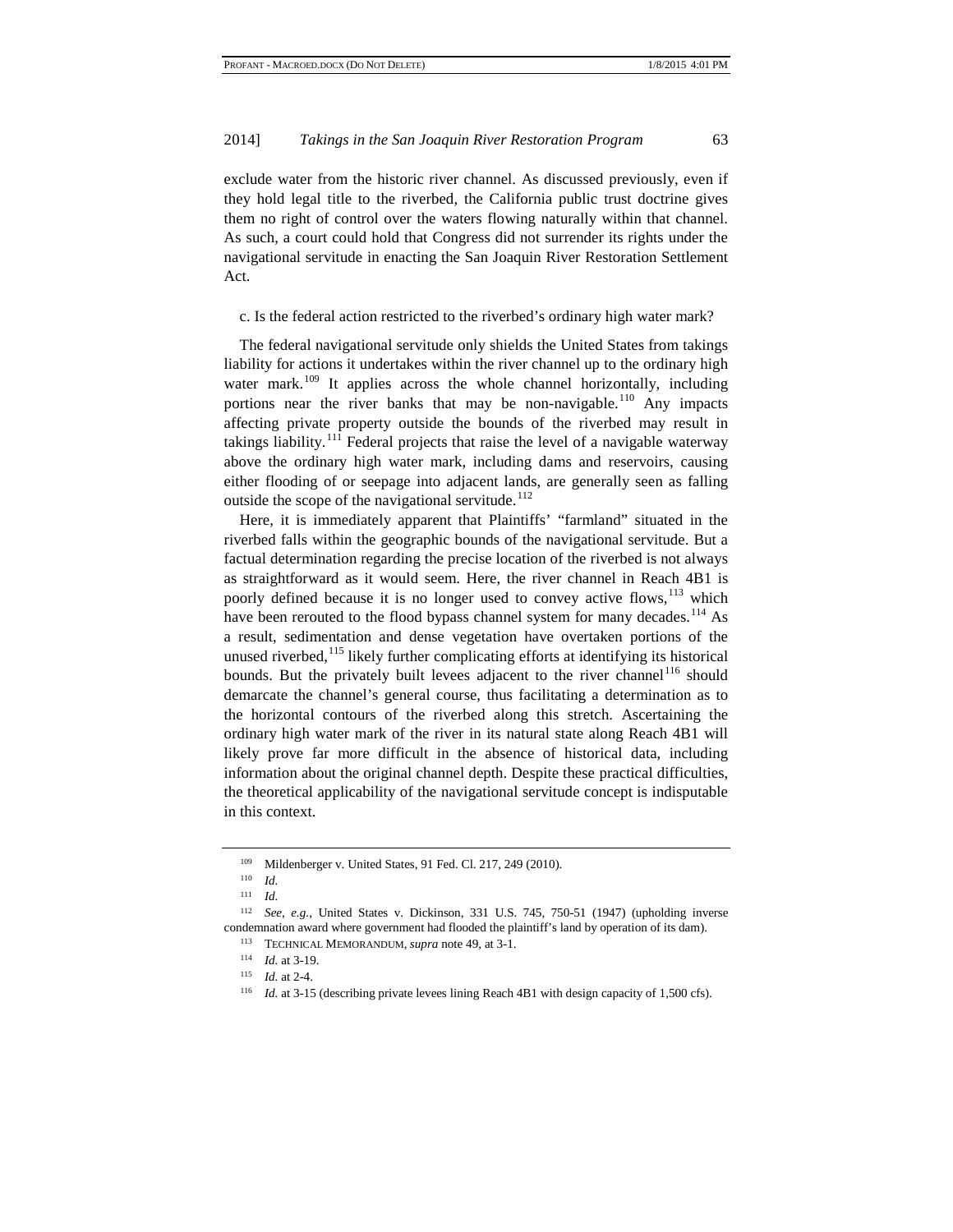The concept's applicability with regard to the seepage and ground water impacts to Plaintiffs' riparian lands requires more nuanced thinking, however. At first glance, it would appear that these impacts do not fall under the servitude's protection since these impacts happen outside of the riverbed. Prior cases related to seepage and water table impacts on riparian farmland are distinguishable from this case though. Those cases have consistently involved federal actions that altered the natural flows of waterways—generally by constructing dams and/or reservoirs and raising water levels beyond the ordinary high water mark. Here, the initial federal action (i.e., construction of Friant Dam and its related reservoir) resulted in the cessation of water flows through Plaintiffs' property. The restoration activities authorized by the 2009 Act are intended merely to restore flows to no more than natural levels.

Logically, the seepage and ground water impacts to adjacent lands resulting from a river flowing in its natural state cannot be deemed outside the geographic scope of the servitude. Otherwise, any time a federal project temporarily lowered water levels to below natural levels, a landowner could argue that he has acquired a property interest in the resultant lower water tables in his riparian lands, which may in fact be more productive and valuable as a consequence. This conclusion is at odds with the purpose of the navigational servitude: to improve the navigability of naturally navigable waterways to facilitate transportation and commercial exchange.

In Plaintiffs' view, the United States would be estopped, absent compensation, from restoring waterways to promote navigation under its servitude merely because historically normal amounts of seepage might return the agricultural productivity of adjacent lands to original levels, and these effects occur outside the riverbed. As a result, Congress would be prevented from experimenting with different approaches to river management because, by reducing water flows on a temporary basis, it would automatically lose its power to restore those flows in the interest of navigation. This limiting interpretation of the United States' navigational servitude over its navigable waters conflicts with the view expressed repeatedly by courts that it is a dominant servitude.<sup>[117](#page-15-0)</sup>

Because seepage impacts to neighboring property result from the restoration of no more than original flow levels to the San Joaquin River and the federal action itself is restricted to the riverbed, a court should conclude that such restoration activities fall within the geographic scope of the navigational servitude's implied seepage easement. It appears, however, that this would be a case of first impression that would require the court to interpret the existing navigational servitude precedent more broadly, relying heavily on the servitude's underlying purposes. As such, the court's ultimate ruling in such a

<span id="page-15-0"></span><sup>117</sup> *See, e.g.*, United States v. Twin City Power Co., 350 U.S. 222, 224-25 (1956); [United States](https://advance.lexis.com/api/document/collection/cases/id/3S4X-K0J0-003B-S4R8-00000-00?page=391&reporter=1100&context=1000516)  [v. Commodore Park, Inc., 324 U.S. 386, 391 \(1945\);](https://advance.lexis.com/api/document/collection/cases/id/3S4X-K0J0-003B-S4R8-00000-00?page=391&reporter=1100&context=1000516) [Marks v. United States, 34 Fed. Cl. 387, 403](https://advance.lexis.com/api/document/collection/cases/id/3S4X-2BP0-006P-F0JN-00000-00?page=403&reporter=1116&context=1000516)  [\(1995\);](https://advance.lexis.com/api/document/collection/cases/id/3S4X-2BP0-006P-F0JN-00000-00?page=403&reporter=1116&context=1000516) [Coastal Petroleum Co. v. United States, 207 Ct.](https://advance.lexis.com/api/document/collection/cases/id/3S4X-8W60-003B-83K7-00000-00?page=707&reporter=1110&context=1000516) Cl. 701, 707-08 (1975).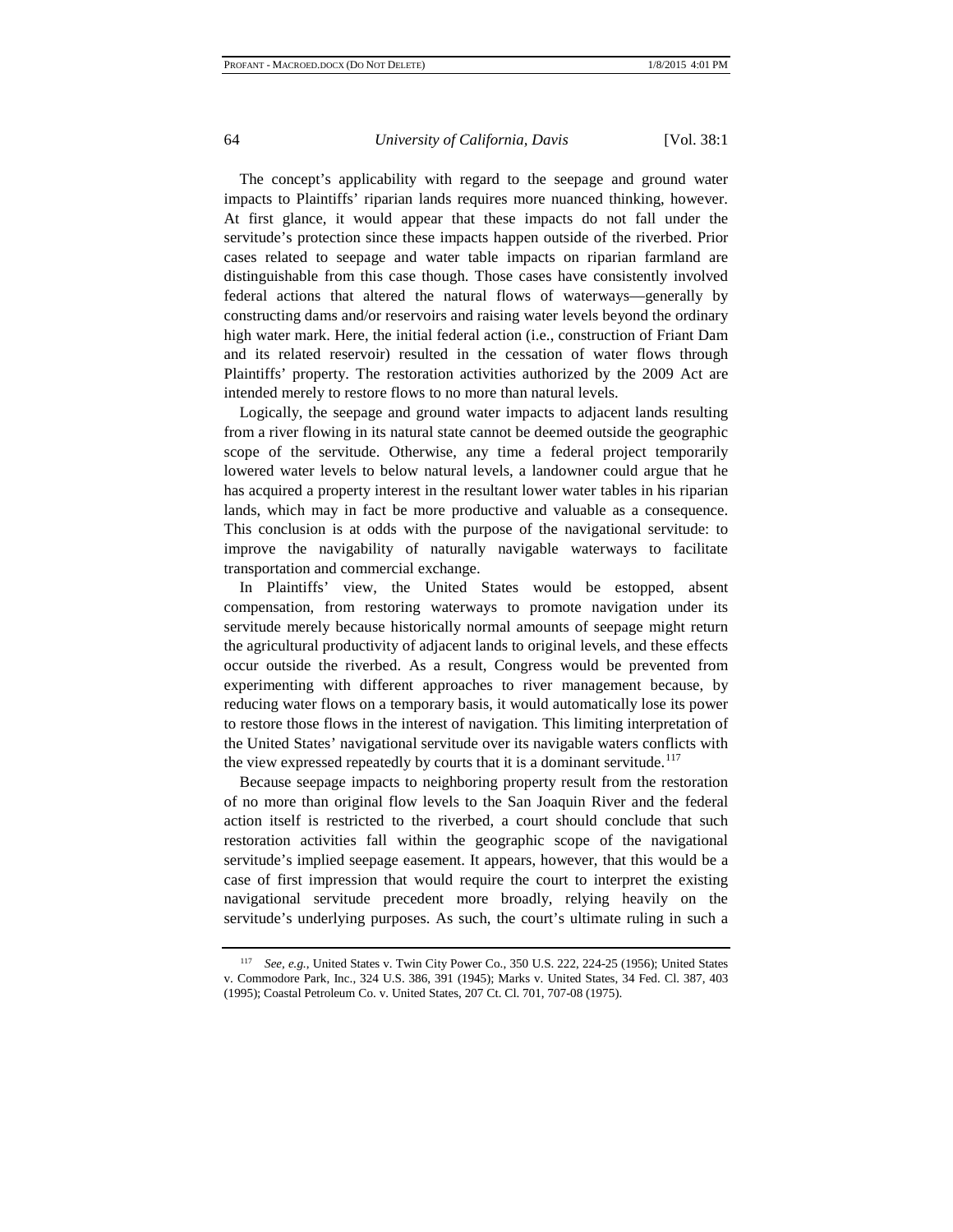case would be uncertain. It is worth noting here that only the level of seepage resulting from water flowing up to the historical (i.e., pre-dam) ordinary high water mark in the natural river channel should be viewed as encompassed within the navigational servitude's implied seepage easement; any additional seepage caused by flows exceeding the ordinary high water mark would qualify as a compensable physical taking under the Fifth Amendment.

#### VI. CONCLUSION

The San Joaquin River Restoration Program presents an unparalleled opportunity to restore the ecological health of California's second most important river system. The numerous benefits from the project include: restoration of critical habitat for the endangered Chinook salmon, other aquatic species, and waterfowl; improvements in the quality and quantity of water entering the Central Delta, thereby promoting greater ecosystem health in the Delta; and the creation of outdoor recreational opportunities for the public.

Federal funds for restoration activities are limited and should be aimed at the accomplishment of the project's specific objectives. Unnecessary payment of compensation to neighboring land owners could jeopardize the ultimate success of the project by diverting restoration funds to private parties. Invocation of the United States' navigational servitude, and what this paper has termed the servitude's implied seepage easement, is one defense the government should pursue in any inverse condemnation proceedings.

Demonstrating that project activities meet the servitude's requirements may be a challenge because of the novelty of this type of river restoration project. Nevertheless, a court would likely conclude that the San Joaquin is a navigable waterway in Reaches 4A and 4B, despite its dryness over a seventy-year period, based on both the historical flow conditions and commercial usage of the river and Plaintiffs' lack of a legally cognizable right to exclude water flows from the riverbed crossing their land.

It is less clear whether a court would find that the federal action has a navigational purpose. If a court views this project as a small component of a much larger project—the Central Valley Project—the court could look to the expressly stated legislative intent to improve navigation in the Rivers and Harbors Acts of 1937 and 1940. Given that the San Joaquin River Restoration Settlement Act of 2009 was enacted in response to litigation generated by the environmental effects of the Central Valley Project, and was not conceived as a stand-alone project, that approach would be both reasonable and consistent with precedent.

However, should a court choose to look solely to the legislative intent of the 2009 Act, a court may conclude the project is unrelated to navigation since the Act expressly notes the objective of critical habitat restoration and does not mention river navigability as one of its objectives. Furthermore, there is